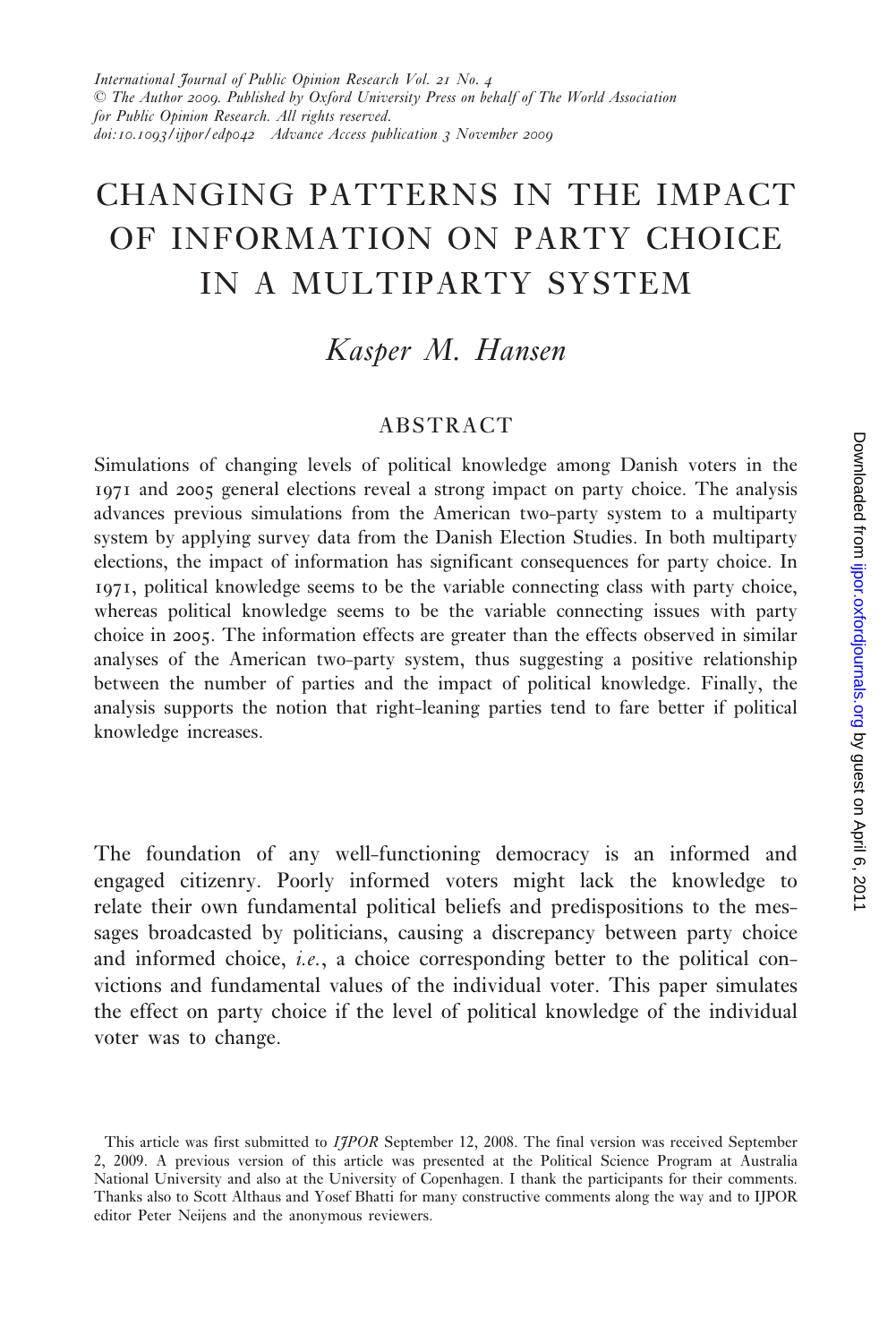The political knowledge possessed by the informed voters better enables them to cut to the core of the flow of the political news and, on that basis, place their mark on the ballot closer to their own political predisposition and fundamental values. Uneven levels of political knowledge among citizens also cause a biased collective preference, not only because less-informed persons might arrive at a different choice if fully informed, but also because lessinformed persons are more inclined to abstain from voting. Moreover, in public opinion surveys, this group answers ''don't know'' and provide ''no opinion'' responses more often than fully informed persons, leaving them underrepresented in elections and surveys. This raises questions regarding the usefulness of public opinion surveys, since it presents a biased portrayal of the collective preferences. It also raises questions about surveys as a tool for decision makers to obtain information about the wishes of the public (Althaus, 1996, 1998).

The necessity of informed citizens is a classic discussion in democratic theory and public opinion theory (see Althaus, 2006, for an overview and discussion). John Stuart Mill (1861) placed so much emphasis on the necessity of informed citizens that he proposed a system of plural voting: highly educated citizens ought to be able to cast a greater number of votes than less educated persons. If the citizens could not pass a simple test, their enfranchisement would be lost. All citizens—regardless of their status—should have the opportunity to take the test and qualify to cast more votes. Mill hoped that his system would ensure that citizens without the right to vote would educate themselves and acquire the necessary political knowledge in order to become enfranchised. Mill concludes that: ''universal teaching must precede universal enfranchisement'' (Mill, 1861, p. 330). In Denmark, the introduction of a test in 2007 in politics, history and culture that immigrants and refugees must pass in order to receive Danish citizenship demonstrates that this view still exists. A similar test was introduced in Britain in 2004.

The next section of the article discusses various studies dealing with the effect of information on collective preferences. The article then turns to analyze the uneven distribution of political knowledge in the 1971 and 2005 general elections in Denmark. In the third section, a simulation of the changing levels of information is conducted for the two elections using the Danish election data. Finally, a brief conclusion is provided.

# ON THE RELATIONSHIP BETWEEN POLITICAL KNOWLEDGE AND COLLECTIVE PREFERENCES

Within the field of public opinion, the normative ideal concerning the relationship between informed citizens and an enlightened democracy is analyzed and discussed. A number of studies have presented the USA as a country with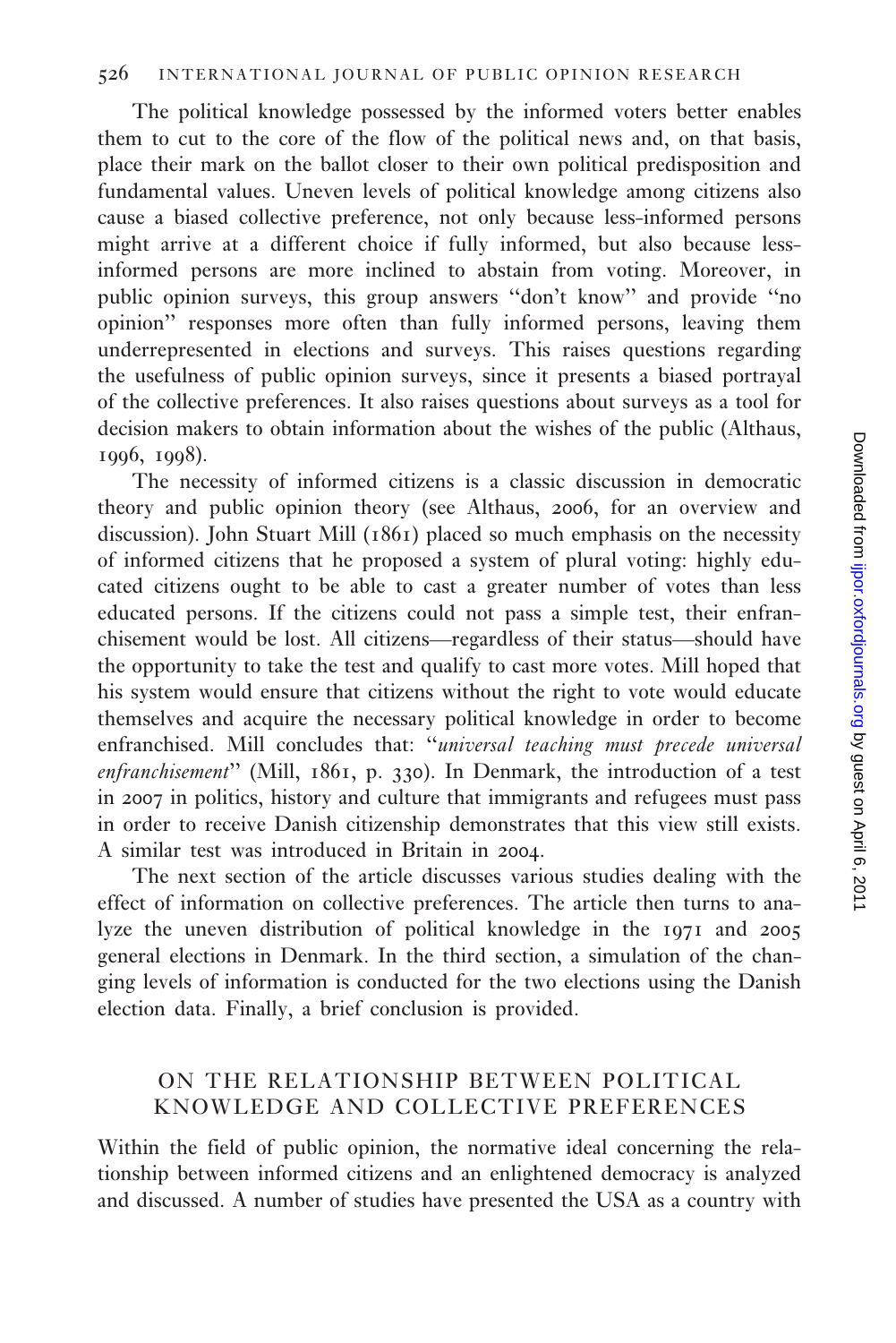low levels of political knowledge (see Delli Carpini & Keeter, 1996, for an overview; and Milner, 2002, for a comparative account). Anthony Downs (1957) presents the lack of knowledge as rational. Downs points out that the incentive for seeking new information is very limited from the perspective of the individual voter, as the probability of a single vote having an impact on the outcome of an election is minimal. The uninformed voters therefore represent ''rational ignorants''.

Social psychologists focus on the selective attention of the electorate to political knowledge, together with their selective perceptions of political knowledge—selectivity that confirms previous choices. For example, a liberal voter would typically focus their attention on liberal news channels. If the news flow is ambiguous, then their perception will focus on news that confirms their intermediate choice (Iyengar, 1990; Hansen, 2004). Thus, it is quite natural that research finds holes in the political knowledge of the electorate.

However, there are also a number of more optimistic interpretations raising questions about a pessimistic future for an enlightened democracy based on the low reported levels of political knowledge.

First, there are numerous heuristic shortcuts to political choices, e.g., the charisma, credibility and trust of individual politicians. This reduces the effect of political knowledge to merely one factor among many (Popkin, 1991; Sniderman, Brody, & Tetlock, 1991).

Second, as political knowledge affects different groups of voters differently, the aggregate impact of political knowledge possibly cancels out. For example, if a blue-collar worker acquires more political knowledge, the likelihood that she will vote for a party to the left of center on the leftright political spectrum will likely increase. Conversely, if the political knowledge of a business owner increases, the likelihood of the individual voting for a party to the right of the center of the spectrum would probably increase. In addition to the varying impact of increased knowledge among various groups, the impact of information would also be absent among the least informed persons as long as their answers to the factual questions simply represent a random guess. In other words, it might be difficult to find information effects on the aggregate level, as the individual effects neutralized each other. Consequently, low levels of information might be irrelevant for an election outcome or collective preferences expressed in surveys (Page & Shapiro, 1992).

Lau and Redlawsk (1997) provide another variant of the argument of how the aggregate vote choice cancels out the impact of information. If the citizens vote ''correctly'' most of the time and the minority voting incorrectly is distributed randomly, we would reach the same collective choice as if all of the citizens were fully informed. ''Correctly'' is defined as the individual choice under full information. The ideal of fully informed citizens, in addition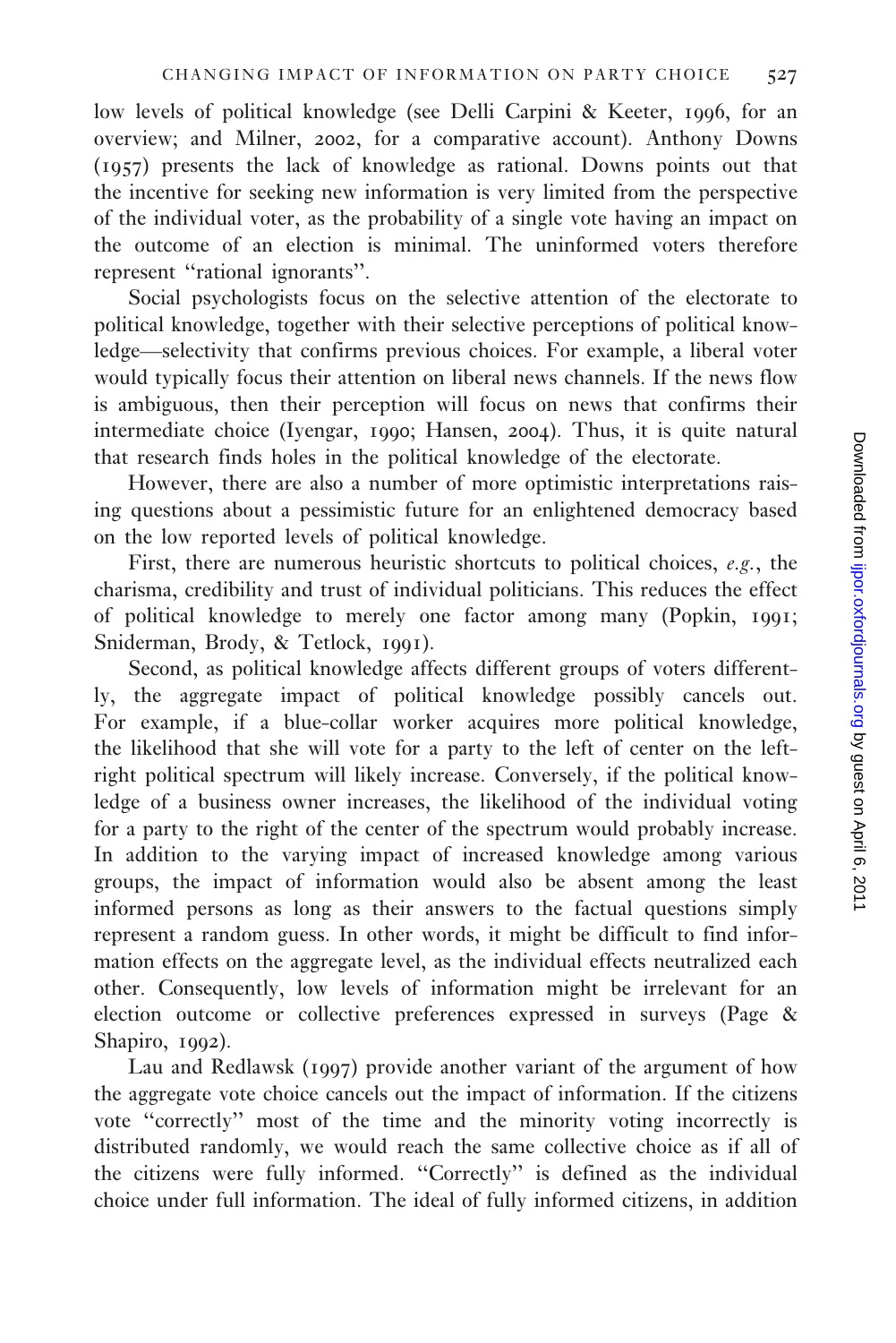to being highly unrealistic, is therefore also unnecessary for democracy to reach informed collective decisions.

Third, the dynamics affecting the use of information by voters is highlighted. When voters are exposed to political knowledge, it is immediately taken into account-in relation to, for example, their party choice-but it is quickly forgotten. That is the online model of information processing (Lodge, Mcgraw, & Stroh, 1989; Lodge, Steenbergen, & Brau, 1995). In other words, it is natural for many voters to be registered as politically ignorant in surveys, but that does not necessarily indicate that their choice of party is unreflected and/or uninformed (Luskin, 1987, 1990; Bartels, 1996; Delli Carpini & Keeter, 1996; Althaus, 1998; Oscarsson, 2007).

Fourth and finally, in the case of strong public debates and media coverage on an issue, less politically informed persons might be exposed to political information and draw on this information when making their policy choice; strong debate might narrow the effect of information. Nevertheless, Claassen and Highton (2006) find the opposite effect, as the information gap between the highly and less informed appears to increase during strong public debate, the ''information rich'' become richer, whereas the ''information poor'' remain unaffected. The notion of the increased knowledge gap is also supported by Craig, Kane and Gainous (2005).

To summarize, the four arguments concerning the relevance of political knowledge are as follows: (i) There are many heuristic shortcuts to party choice; (ii) at the aggregate level, individual information effects are canceled out; (iii) the voters take information into account—and then forget it; and (iv) strong public debates might remove some information effects. These four arguments raise questions about the rather pessimistic interpretation of the lack of knowledge, as it is emphasized that while a large segment of the electorate is rather ignorant in terms of political knowledge, they are nevertheless able to make choices corresponding to their political predispositions.

Despite the extensive debate about the impact of political information on public opinion and voting behavior, there are relatively few studies focusing on this relationship. American simulations of the presidential election with fully informed voters reveal that the incumbent president on average fares 5 percent better than would have been the case if the voters had been fully informed. The Democratic candidate is also about 2 percent better off as compared to fully informed voters (Bartels, 1996). In the congressional elections, the Democrats fare up to 8 percentage points better as compared to an election consisting of fully informed voters, even through there are a few notable exceptions (Althaus, 2001).

Swedish analysis indicates that the Social Democrats would lose 1.4 percent of their support if voters were fully informed, whereas the Liberals would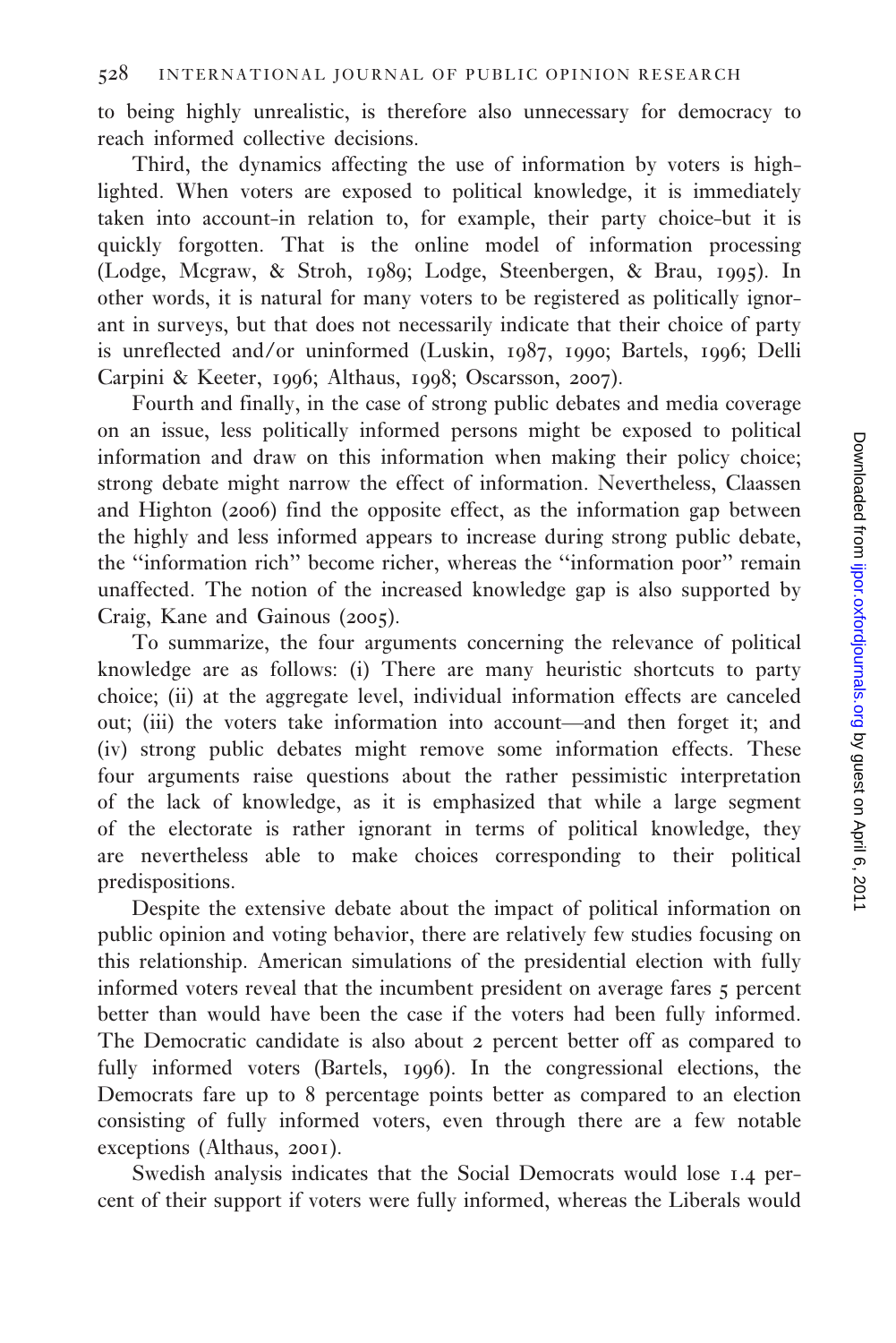gain 6.3 percent (Oscarsson, 2007). Bhatti's simulations (2009) of increasing knowledge among Danish, Finish and Swedish voters in the 2004 European parliament election also indicate that Social Democratic parties would lose votes if the knowledge level increased.

Inglehart (1990) has carried out rather extensive comparative studies indicating that cognitive mobilization (a combination of education and political knowledge) renders the voter better able to vote for the political parties advocating their predispositions.

When it comes to public opinion, Althaus (2003) finds an increase in the support for the right to abortion of almost 10 percentage points and a 15 percentage-point increase for free market solutions compared to strong government intervention when simulating fully informed voters. In both cases, furthermore, the majority opinion shifted from one side to the other. Of 235 questions from American election studies, Althaus (2003) finds that the collective preference of fully informed voters differs significantly in relation to 28.1 percent of the questions.

In summary, the empirical analyses indicate that there is an impact of information on public opinion and party choice. Thus, even though the four arguments above might reduce the impact of information, it certainly appears to exist among the citizens. But has the effect changed over time? And is there a shift in the pattern of information effects? This is the focus of the analysis of Danish election survey data from the general elections in 1971 and 2005.

# THE UNEVEN DISTRIBUTION OF POLITICAL KNOWLEDGE

There appears to be consensus in the research community that factual political knowledge is the best indicator for measuring the broader concepts of political expertise, sophistication and awareness (Luskin, 1987, 1990; Delli Carpini & Keeter, 1993). Political knowledge is usually measured using a factual knowledge quiz in which the voters are confronted with a number of factual questions on political issues (Delli Carpini & Keeter, 1993). The answers are aggregated to form a political knowledge index in which correct answers give one point and wrong or ''don''t know' answers give zero points. This approach is also applied in the present study (see also Hansen, 2009).

There is little tradition in Danish election studies to apply knowledge questions. Knowledge questions were applied first in the 1971 study and just recently reintroduced from the 2005 study and forward. However, these two elections actually prove to be a good test of the impact of changing information over time, thus incorporating historical and comparative dimensions into the analysis. Table 1 provides an overview of the correct answers in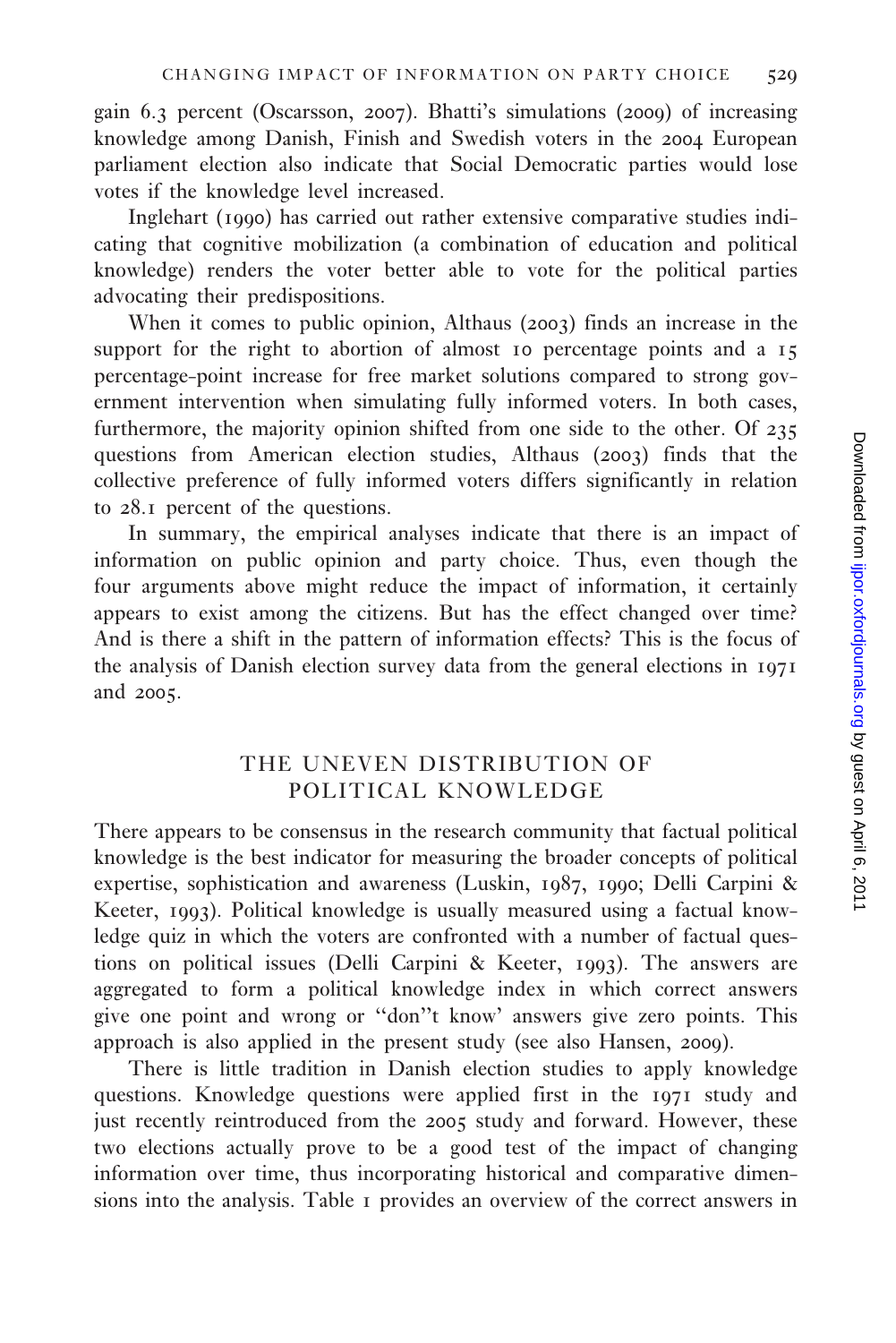|                                                                                | 1971           | 2005           |
|--------------------------------------------------------------------------------|----------------|----------------|
| Which parties are in the Government? (Conservatives & Liberals)                |                | 73             |
| How many members are there in the Danish Parliament?                           |                | 40             |
| (175, excl. the four members representing Greenland and<br>the Faeroe Islands) |                |                |
| How many countries are members of the EU? $(25)$                               |                | 27             |
| Are the public expenditures for public schools, retirement                     |                | 33             |
| pension or defense the largest? (Pension)                                      |                |                |
| What party is Frank Jensen from? (Social Democrats)                            |                | QI             |
| What party is Jens Rohde from? (Liberals)                                      |                | 63             |
| What party is Connie Hedegaard from? (Conservatives)                           |                | 77             |
| Spending on retirement- and disability pensions is more than                   | 30             |                |
| half the state budget (incorrect)                                              |                |                |
| Expropriation laws must always be put to a referendum before                   | 30             |                |
| they can be implemented (incorrect)                                            |                |                |
| Within the last five years, no government has been in minority                 | 4I             |                |
| in parliament (incorrect)                                                      |                |                |
| Spain is a member of NATO (incorrect)                                          | 40             |                |
| West Germany is a member of the UN (incorrect)                                 | 10             |                |
| Poul Hartling is Denmark's Prime Minister (correct)                            | 92             |                |
| Denmark has approved North Vietnam diplomatically (incorrect)                  | 45             |                |
| England is a member of the ECC (incorrect)                                     | 80             |                |
| The ECC is only a trade policy community (correct)                             | 40             |                |
| If unemployed persons do not move to take the job offered                      | 33             |                |
| to them, they can lose their unemployment benefits (correct)                   |                |                |
| Political knowledge                                                            |                |                |
| Average index (100 = correct, $o =$ other answers)                             | 46             | 58             |
| Reliability (Cronbach's alpha)                                                 | .64            | .70            |
| Number of questions                                                            | 8              | $\overline{7}$ |
| No items correct                                                               | 3              | $\overline{4}$ |
| All items correct                                                              | $\overline{2}$ | $\overline{7}$ |
| Number of respondents $(n)$                                                    | 1,302          | 2,264          |

| TABLE I Danish voters' factual political knowledge (percent correct answers) |  |  |  |
|------------------------------------------------------------------------------|--|--|--|
|------------------------------------------------------------------------------|--|--|--|

*Note:* Danish Election Data from 1971 and 2005. The two last knowledge questions used in 1971 excluded from the index and the following analysis, as they weaken the reliability (Cronbach's alpha) of the index. This is probably due to the circumstance that the EEC-question was strongly politicized at the time, i.e., the question pertains to opinion, not knowledge. The question related to unemployment benefits is phrased rather contradictorily, as unemployed persons could lose their unemployment benefits if they refuse to take the job offered to them, but they could not be forced to move directly. Removing the public spending items in 2005 improves the reliability to .73. However, I will leave the item in the index, as the correct answers (retirement pension) cannot be questioned.

1971 and 2005. On two items in both elections, more than 80 percent of the respondents provided the correct answers. It also reveals how in both elections, the questions about politicians provide the highest number of correct answers, whereas only one in three gets the budget question correct.

At the bottom of Table 1, the aggregated results indicate a slight increase in knowledge on average as well as on the correct percentage of items.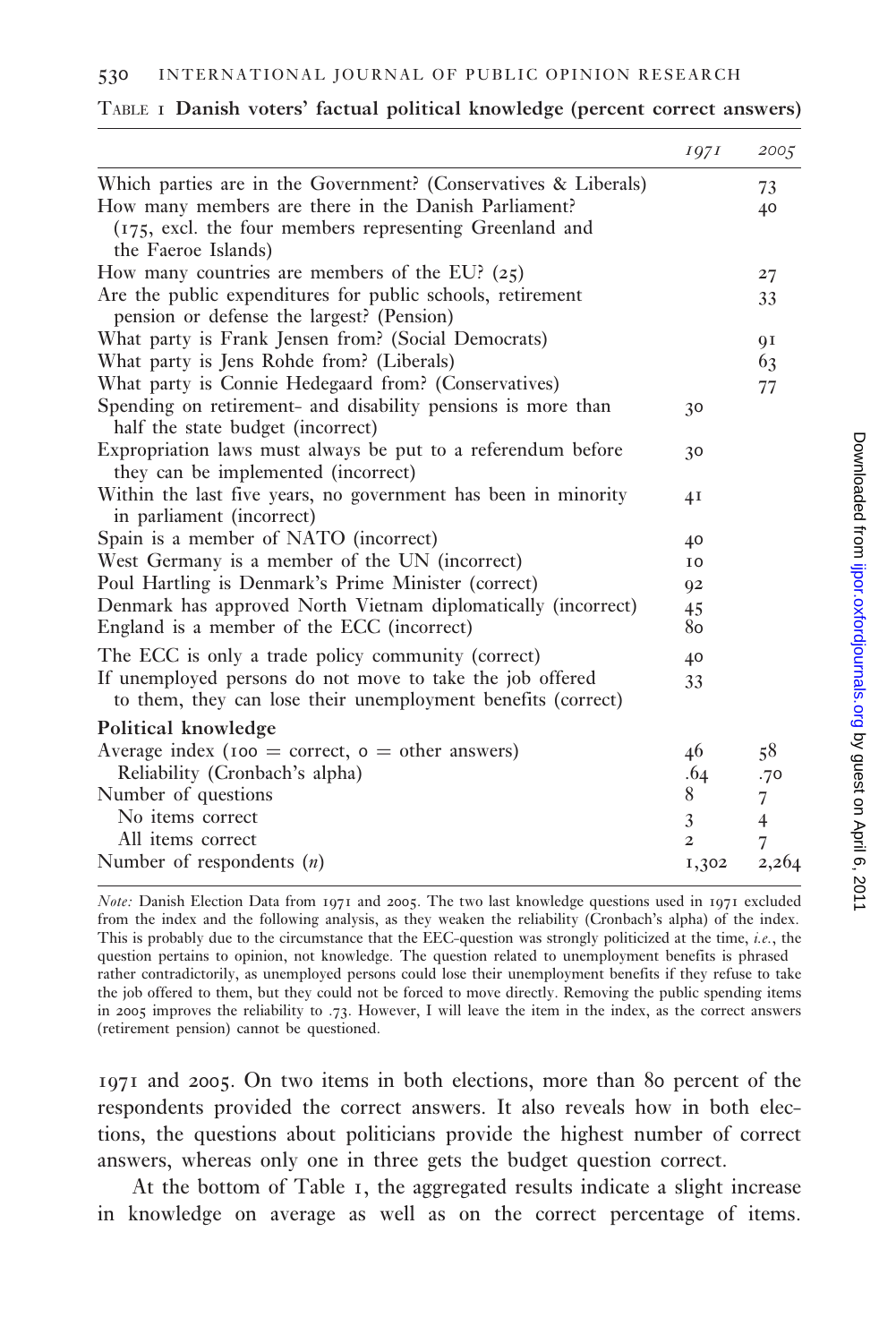Nevertheless, as the items are so different, one should avoid taking this conclusion too far.

By comparison, Swedish studies show that roughly seven out of 10 correctly confirmed that the Swedish Riksdag has 349 members (Oscarsson, 2007). In European comparisons, the Danes were slightly above average in the knowledge test used by the Eurobarometer. Fifty-seven percent correctly responded to a close-ended question that the number of EU member states was not 15 at the time (The European Commission, 2005, 2006). Other surveys have shown that 30 percent of Americans in 1989 could name both of the senators from their state, while 55 percent could name one of them. Nevertheless, cross-country comparison is very difficult, not only because of the different items of knowledge used, different political systems, media structure and education levels etcetera, but also due to the amount of guessing and use of the ''don't know'' options varying substantially between countries (Mondak & Canache, 2004).

To understand the uneven distribution of knowledge among voters, Table 2 presents two ordinary least squares (OLS) regressions using the political knowledge index from Table 1 as the dependent variable and sociodemographics as independent variables. Table 2 indicates the differences in knowledge between the various groups. Gender, age, employment and education reveal the same patterns in 1971 and 2005. Women tend to answer significantly fewer knowledge questions correctly than men, and the unskilled workers demonstrate a significantly lower level of political knowledge compared to people outside of the labor market. When it comes to education, it becomes clear that there is a direct relationship between education and political knowledge. The coefficients from age and age squared must be interpreted together and suggest a concave relationship between age and political knowledge, where the young and elderly have the lowest levels of knowledge. In comparison with research on political knowledge in Australia, the 2005 significant variables and their directions correspond to an analysis on Australian data (see McAllister, 1998; Tranter, 2007).

Table 2 also includes party choice among the independent variables in order to illustrate whether the level of knowledge differs among the parties after controlling for demographics. As the party choice variables are significant, this is the case. And it appears as though some parties have more informed voters than others; also when accounting for demographic differences. The reference group for party choice is the abstainers, and the fact that all of the coefficients are positive indicates how groups of voters with very limited political knowledge seem to have excluded themselves from politics. The party choice coefficients are highest in 2005, suggesting that the gap between the most and least knowledgeable voters has increased from 1971 to 2005. The increased gap is also confirmed by a significantly larger difference in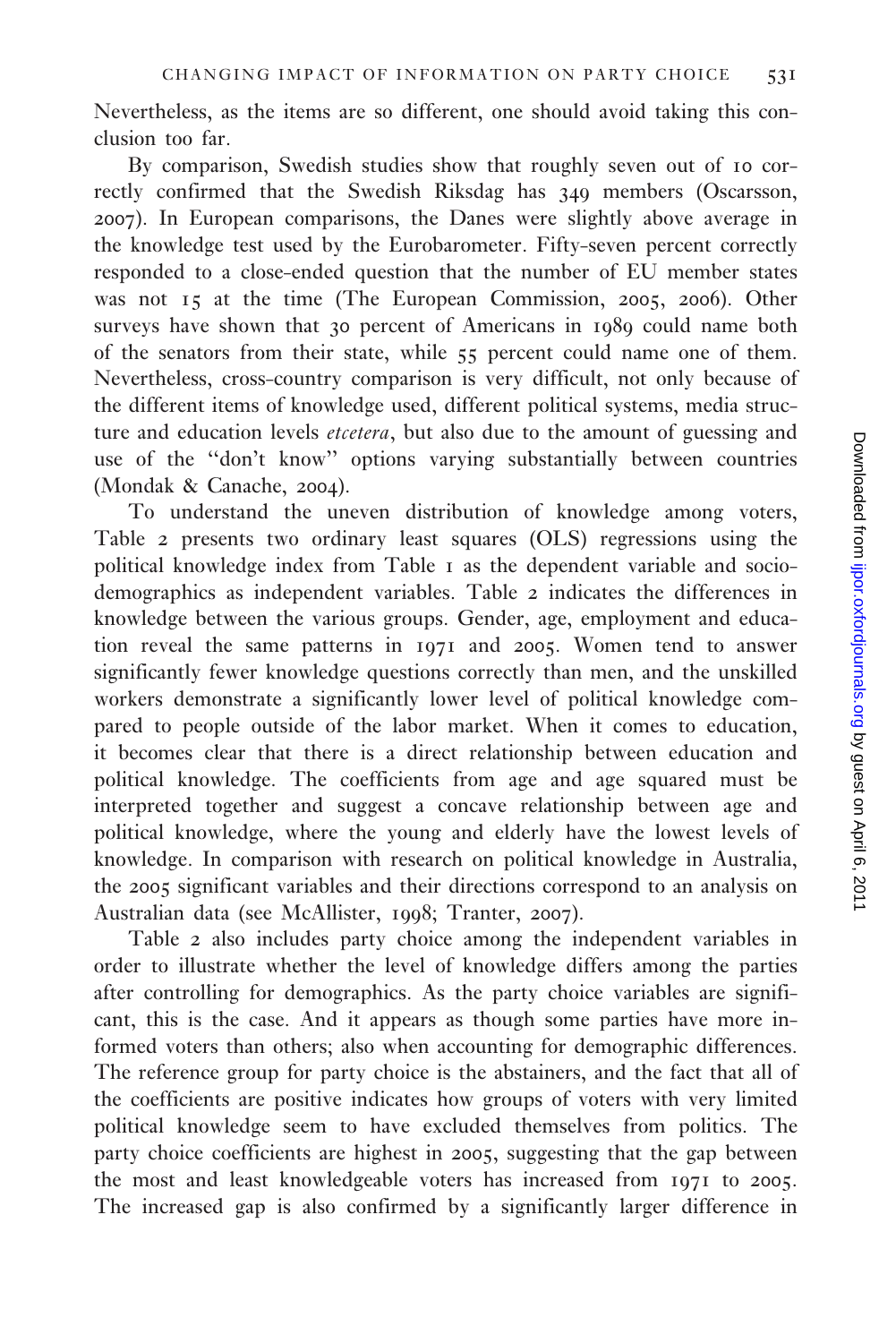|                                                 | 1971             | 2005                       |
|-------------------------------------------------|------------------|----------------------------|
| Intercept                                       | $.29^{\ast\ast}$ | $\cdot {\bf 13}^{**}$      |
| Women compared to men                           | $-.25***$        | $-.20^{**}$                |
| Age (continuous)                                | $.48**$          | $.84***$                   |
| Age squared                                     | $-.54***$        | $-.62**$                   |
| Education (ref. cat. lower education)           |                  |                            |
| Skilled labor                                   | .05              | $.12^{**}$                 |
| Upper secondary school                          | $.17***$         | $.10^{**}$                 |
| Higher education                                | $.15***$         | $.25***$                   |
| Employment (ref. cat. outside the labor marked) |                  |                            |
| Self-employed                                   | .02              | $-.01$                     |
| Lower white-collar worker                       | .06              | $-.04$                     |
| Higher white-collar worker                      | .04              | .03                        |
| Skilled worker (e.g., craftsman)                | $-.02$           | $-.06*$                    |
| Unskilled worker                                | $-.04$           | $-.00$ <sup>**</sup>       |
| Party affiliation (ref. cat. did not vote)      |                  |                            |
| Liberals                                        | $.14***$         | $\cdot 3^{\,1^{\ast\ast}}$ |
| Social Democrats                                | $.13*$           | $.24***$                   |
| Conservatives                                   | $.17***$         | $.23***$                   |
| The Social Liberals                             | .08              | $.22***$                   |
| Socialist People's Party                        | $.12***$         | $.19$ $^{**}$              |
| Danish Red-Green Alliance                       | Did not run      | $.14***$                   |
| Danish People's Party                           | Did not run      | $.14***$                   |
| $R^2$                                           | .20              | .2I                        |
| Adjusted $R^2$                                  | .18              | .20                        |
| $F$ statistic                                   | $17.77***$       | $30.88**$                  |
| n                                               | 1,100            | 2,123                      |
|                                                 |                  |                            |

|  | TABLE 2 Political knowledge as a function of socio-demographics and party |  |  |  |  |
|--|---------------------------------------------------------------------------|--|--|--|--|
|  | affiliation (OLS regression, standardized coefficients)                   |  |  |  |  |

\*\* $p < .05$ ; \* $p < .01$ .

mean knowledge score between the most knowledgeable party group and the least knowledgeable group (non-voters) in 2005 compared to 1971 (not shown).

The different levels of knowledge found among the voters of the respective parties suggest that the political parties must communicate differently to voters in order to swing voters with different levels of knowledge as compared to their own core voters. Another form of communication is required, because the level of political knowledge might act as a filter for what the political spin doctors and campaigners can convince the voters to accept.

The asymmetry between the various groups in Table 2 can cause two problems from a democratic point of view. First, the opinions of less knowledgeable voters tend to be underrepresented in opinion surveys on the grounds that they often use the ''don't know'' option and simply refrain from providing an opinion. As the opposite occurs among the most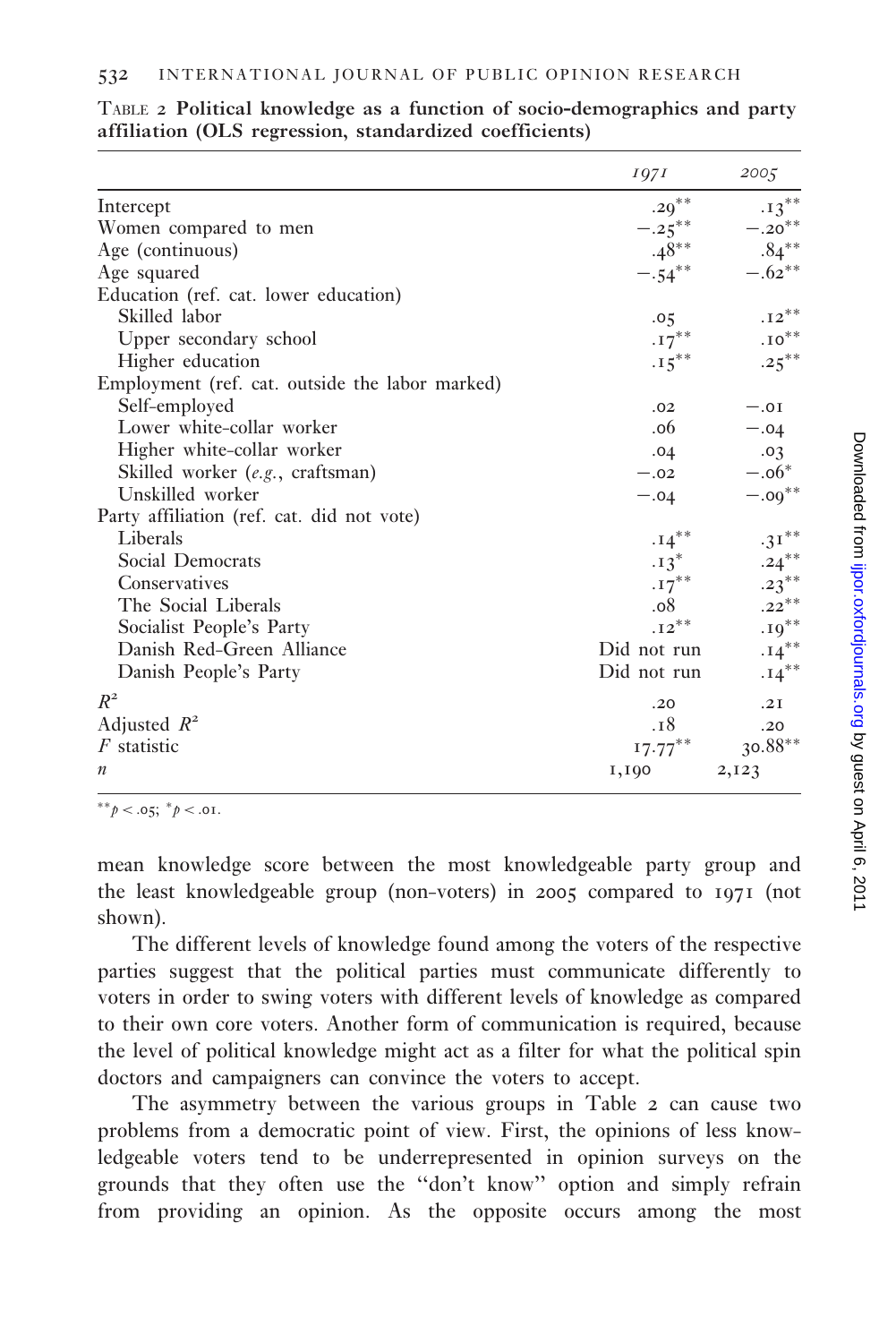knowledgeable, the collected preference becomes biased toward the most knowledgeable (Delli Carpini & Keeter, 1996; Althaus, 1998). This effect is also present in Table 2, which reveals that the election abstainers are the least knowledgeable in 1971 and 2005, meaning that their views might be underrepresented in parliament. The non-voters being the least knowledgeable can also be interpreted in terms of this group having resigned somewhat from democratic participation in elections and not relating to politics at all. This also suggests that if you would introduce a compulsory voting system, thereby forcing the least knowledgeable to vote, you would expect knowledge to have a greater impact on party choice. Obviously, this only applies if the least knowledgeable remain ''political ignorants'' despite the compulsory voting system and refrain from educating themselves even though they must now vote, which would otherwise increase the total level of political knowledge.

The second problem concerns the quality of the opinions expressed by the less knowledgeable respondents and the danger that they might actually provide opinions contradicting their predispositions and fundamental values and beliefs. Furthermore, the opinions of the less knowledgeable are also among the most unstable, and they are more likely to change party choice between elections and have less consistent political opinions (Converse, 1964; Delli Carpini & Keeter, 1996; Hansen, 2004; Hansen, Slothuus, & De Vreese, 2007).

Thus far, the analysis has discussed the uneven distribution of political knowledge among voters. The next section will examine the impact on party choice if the level of political knowledge changes.

# SIMULATING PARTY CHOICE WITH FULLY INFORMED VOTERS

The next step in the analysis is to investigate the impact of political knowledge on party choice. Conclusions based only on the information from Table 2 would suggest that an increase in knowledge is advantageous for the parties above the voter average in terms of knowledge level. However, this would be an excessively hasty conclusion. The effect of knowledge would likely be different depending on, for example, employment and education. The reason why e.g., different employee groups would be affected by an increase in knowledge is in keeping with the argument from the literature about political cleavages (Lipset & Rokkan, 1967; Elklit, 1986). As an example of this effect, Figure 1 illustrates the probability that a voter would vote for a leftwing party, as estimated by a binary logistical regression for each of the six employment groups as a function of the factual political knowledge in both 1971 and 2005.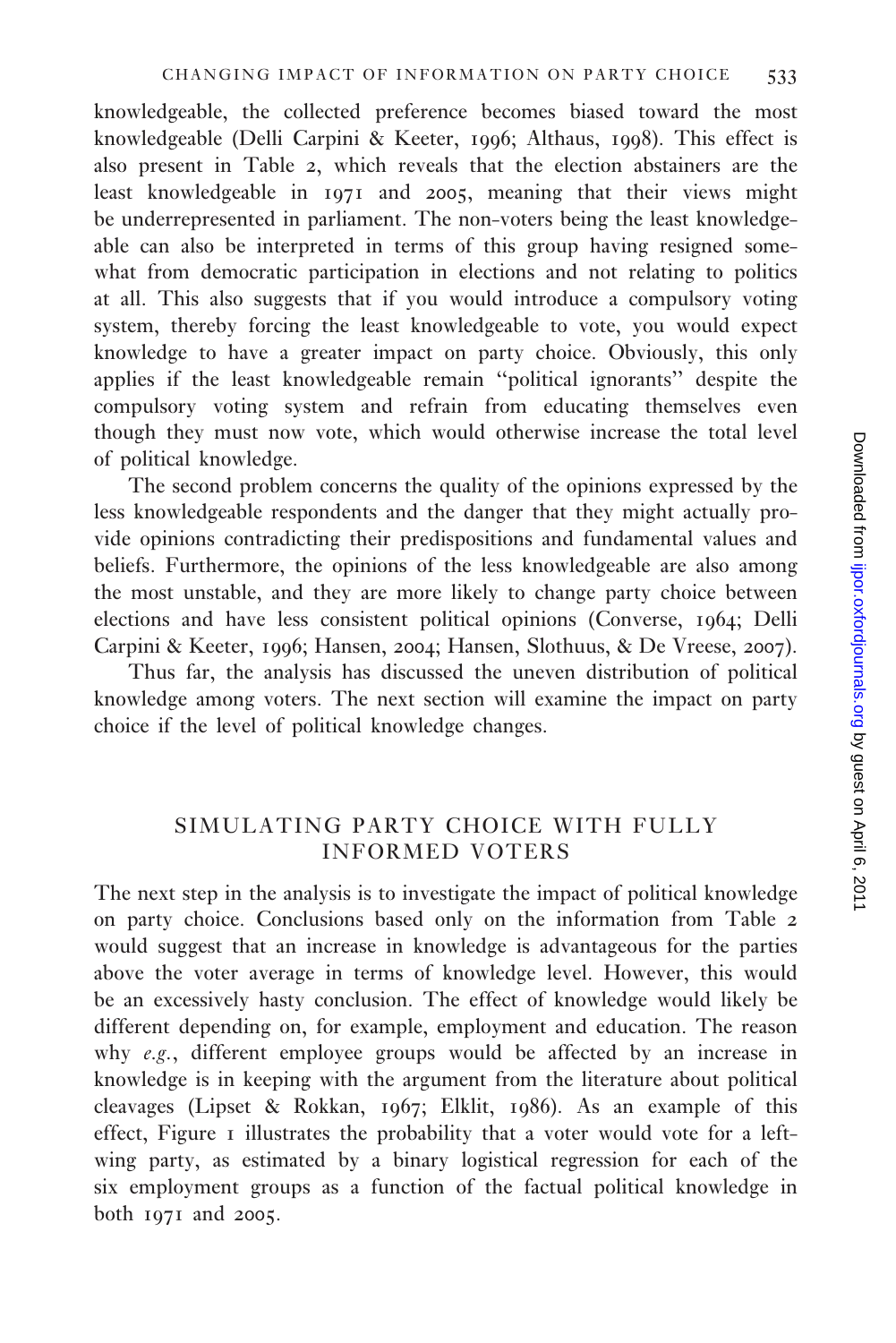In Figure 1, the level of knowledge alone determines the probability of voting for a left-wing party.<sup>1</sup> Each line in the figure represents the average probability of voting for the left-wing parties in relation to the level of knowledge for a specific employment group. On the political knowledge scale, o indicates no correct answers to the knowledge questions, whereas 1 indicates fully informed voters.

When the level of knowledge for the self-employed or those outside of the labor market is increased, the probability of voting for a left-wing party decreases; however, this tendency is only statistically significant in 2005.

The opposite effect is present among the unskilled workers in 1971, where an increase in knowledge increases the probability of a left-wing vote. In other words, a fully informed unskilled voter has a 79 percent probability of voting for a left-wing party, whereas an uninformed, unskilled voter only has a 56 percent probability of voting for a left-wing party. It is to be expected that these findings would follow the idea that the more informed a group becomes, the more likely it is that this group votes according to their predisposition and general interest (Lipset & Rokkan, 1967; Elklit, 1986).

Two interpretations ought to be emphasized. First, the various effects of knowledge on various employment groups change. For some groups, knowledge increases the likelihood that they will vote for a left-wing party; for others, it decreases. The important aspect of this finding is that you cannot conclude that increased knowledge will have an unambiguous impact on party choice. Parties will tend to draw increased support from one group and lose support from other groups as knowledge changes. Furthermore, it indicates that it is necessary to include the effects of various interactions between knowledge and employment in order to understand the impact of knowledge. At the same time, it is also important to stress that it always remains possible to find voters going against the general trend, as the estimate uses the average as the benchmark.

Part of the explanation for the shifts in the information effect patterns is a socio-demographic shift in society: *i.e.*, the increasing level of education and entry of women into the labor market. Furthermore, as issue voting becomes more dominant and issues emerge cutting across the traditional left-right political scale-e.g., European integration and immigration-related issues-party

<sup>&</sup>lt;sup>1</sup> In 1971, left-wing parties are defined as the Communists, Left-Socialists, Socialist People's Party and the Social Democrats. The reference group is "other parties," including blank votes.  $n$  in the regressions varies between 102 and 385 for each employment group. The only significant odd  $(p<.05)$  ratio is for the unskilled workers. This odd ratio is 2.96.

In 2005, the left-wing parties consist of the Danish Red-Green Alliance (an amalgamation of three leftwing parties), Socialist People's Party and the Social Democrats. The reference group is the other parties. n in the regressions varies between 150 and 771 for each employment group. The two significant  $(p<.05)$ odd ratios are for the voters outside of the labor market (0.26) and the self-employed (0.04).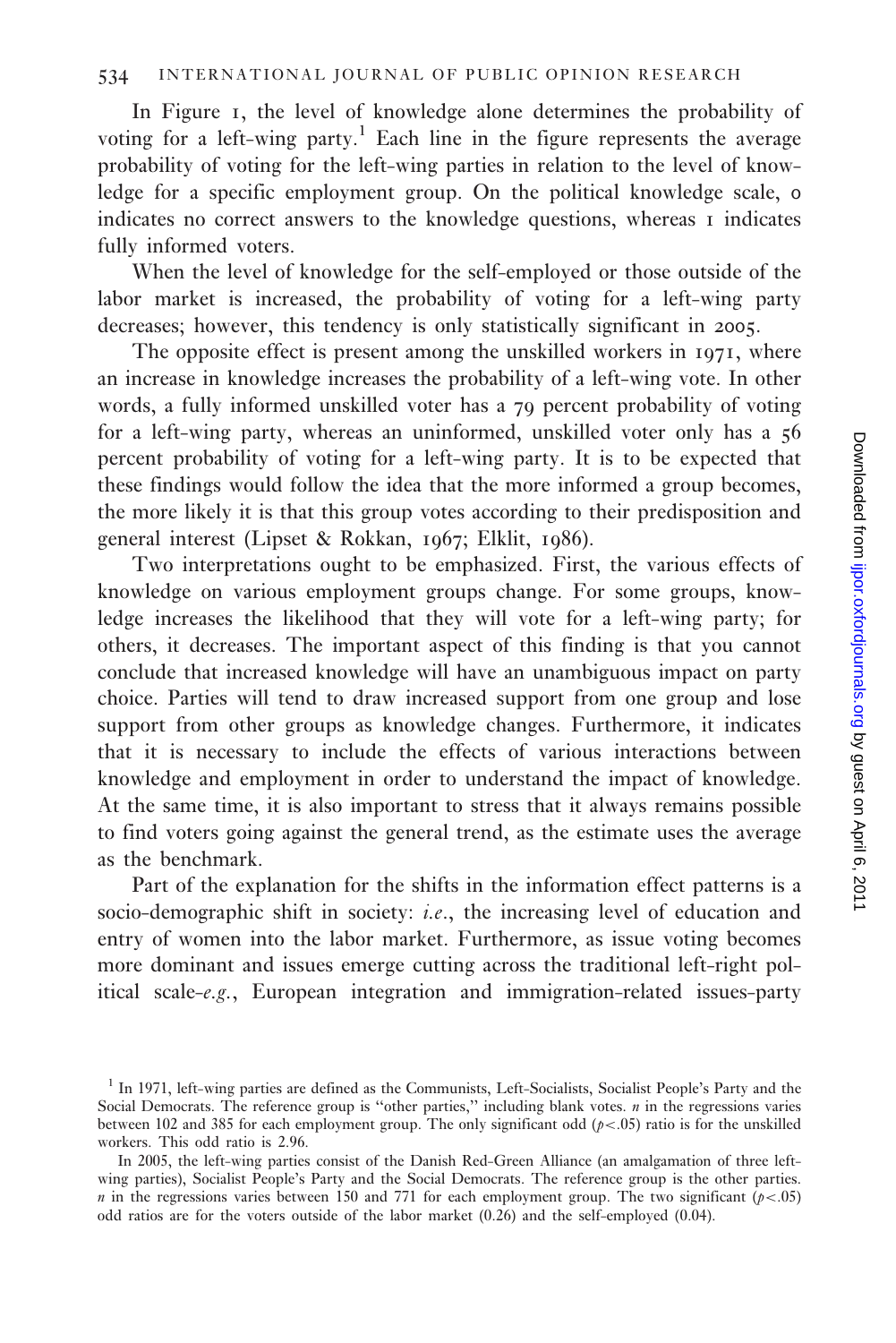FIGURE 1 The probability of voting for a left-wing party as a function of factual knowledge, 1971 (A) and 2005 (B), divided in relation to employment groups. Probabilities from binary logistical regressions. Note: \*\*  $p < .05$ ; \*\*\*  $p < .01$ . Danish Election Surveys



choice becomes less predicable. At the same time, the class variables  $(e.g.,)$ employment group) have proven to lose their significance as a strong explanatory variable for party choice when comparing the 1971 and 2005 elections (Stubager 2003). Finally, though the Danish People's Party is commonly portrayed as a populist right-wing party (e.g., Rydgren 2004), it is also a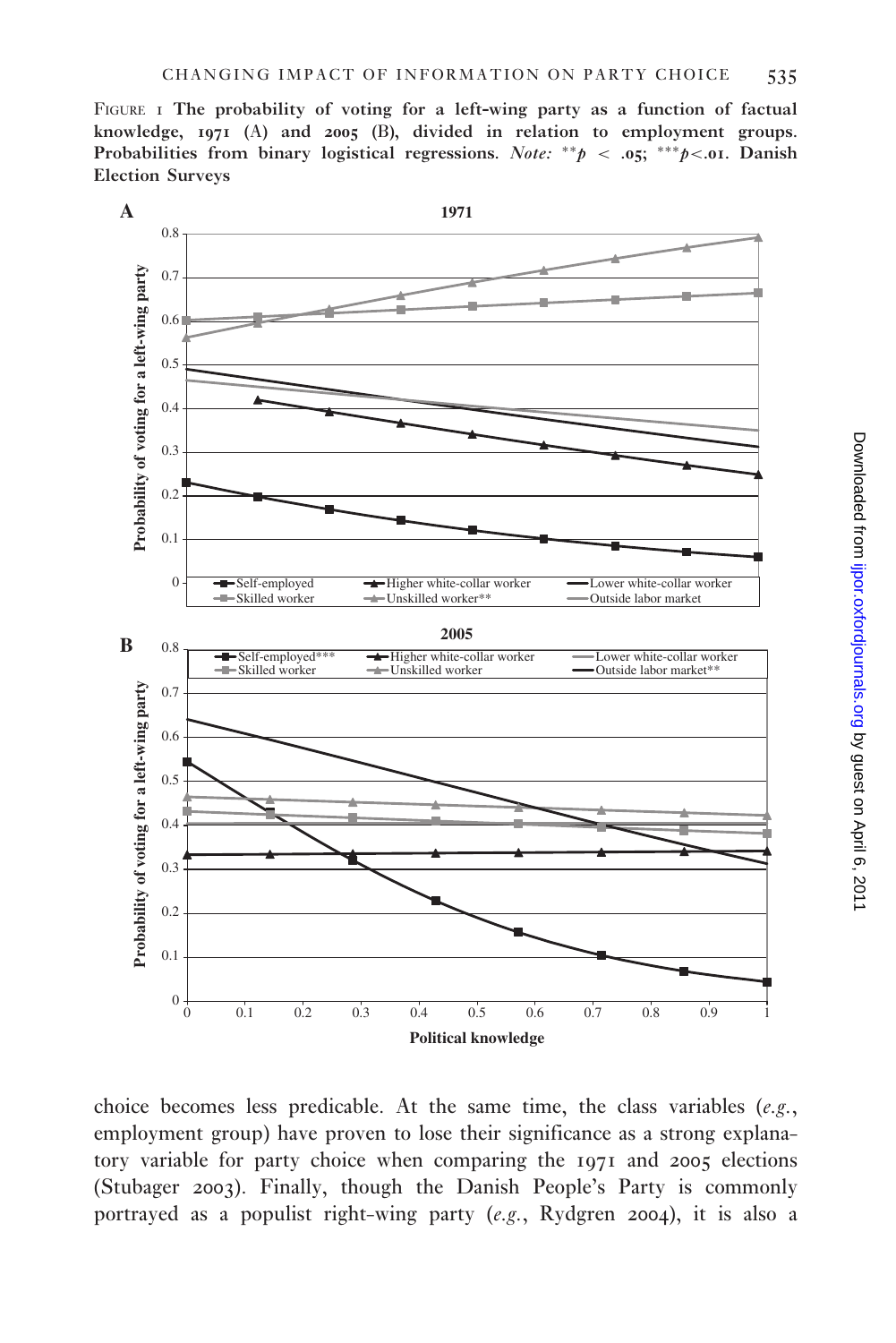party with a strong welfare state agenda. This has drawn many former socialists to the Danish People's Party since the late 1990s. Since the 2001 election, more Danish wage earners vote for non-socialist parties than socialist parties (Borre, 2003).

The asymmetrical levels of knowledge and the fluctuating effects reveal that more advanced analyses are required to understand the patterns. One possibility would be to apply a multinomial logistics regression model. Thus, a model would allow the dependent variable to consist of multiple categories—as is the case with the party in a multiparty system. Such a model would render it possible to take into account that knowledge has different effects, depending on gender, education, employment, etcetera.

The first step in such an analysis following the work carried out by Bartels (1996), Delli Carpini and Keeter (1996), Althaus (1998, 2003), Sturgis and others (2003, 2005) and Gilens (2001) would be to develop models capable of predicting party choice in 1971 and 2005. These two models can subsequently be used to simulate the consequences of changes in knowledge levels. It could be argued, as Althaus (2001) does, that the simulations must also be corrected for turnout. However, the turnout was very high in both the 1971 and 2005 Danish elections: 87 percent. As Table 2 indicates, the least knowledgeable abstain the most from voting, which suggests that including abstainers in the analysis would increase the impact of knowledge on party choice (See also Bhatti, 2009).

As the dependent variable, party choice is divided between five parties in 1971 and six in 2005; a multinomial regression models is applied. A total of 125 coefficients in the 1971 model and 146 coefficients in the 2005 model are estimated, including interaction terms between political knowledge and the other independent variables. For 2005, the calculation of the number of coefficients is: (1 intercept  $+$  (15 main effects  $+$  14 interactions effects)  $*$  5 parties coding)—omitting the references categories. That many coefficients would be impossible to present there, thus graphical representation of the models will be applied. In order to give the reader a better chance to understand the procedure, however, Table 3 provides an extract from the full model in 2005. It has been suggested (e.g., Zaller, 1992; Luskin, 2002, 2003) that a non-linear specification of the effects of information are conceivable. In accordance with Bartels (1996: 207–208), however, a variety of alternative specifications of squared knowledge effects and squared knowledge interacted with all main effects fail to improve the model significantly in compared with the simpler linear specification applied here. For example,  $-2$  log likelihood 4038.53; df 145 for the linear specification in 2005, and  $-2$  log likelihood 3944.45; df 220 for the model including knowledge squared and the interaction terms of all knowledge squared. The likelihood ratio test, which test the difference between the models, provide a  $p$ -value of .0673, thus adding the knowledge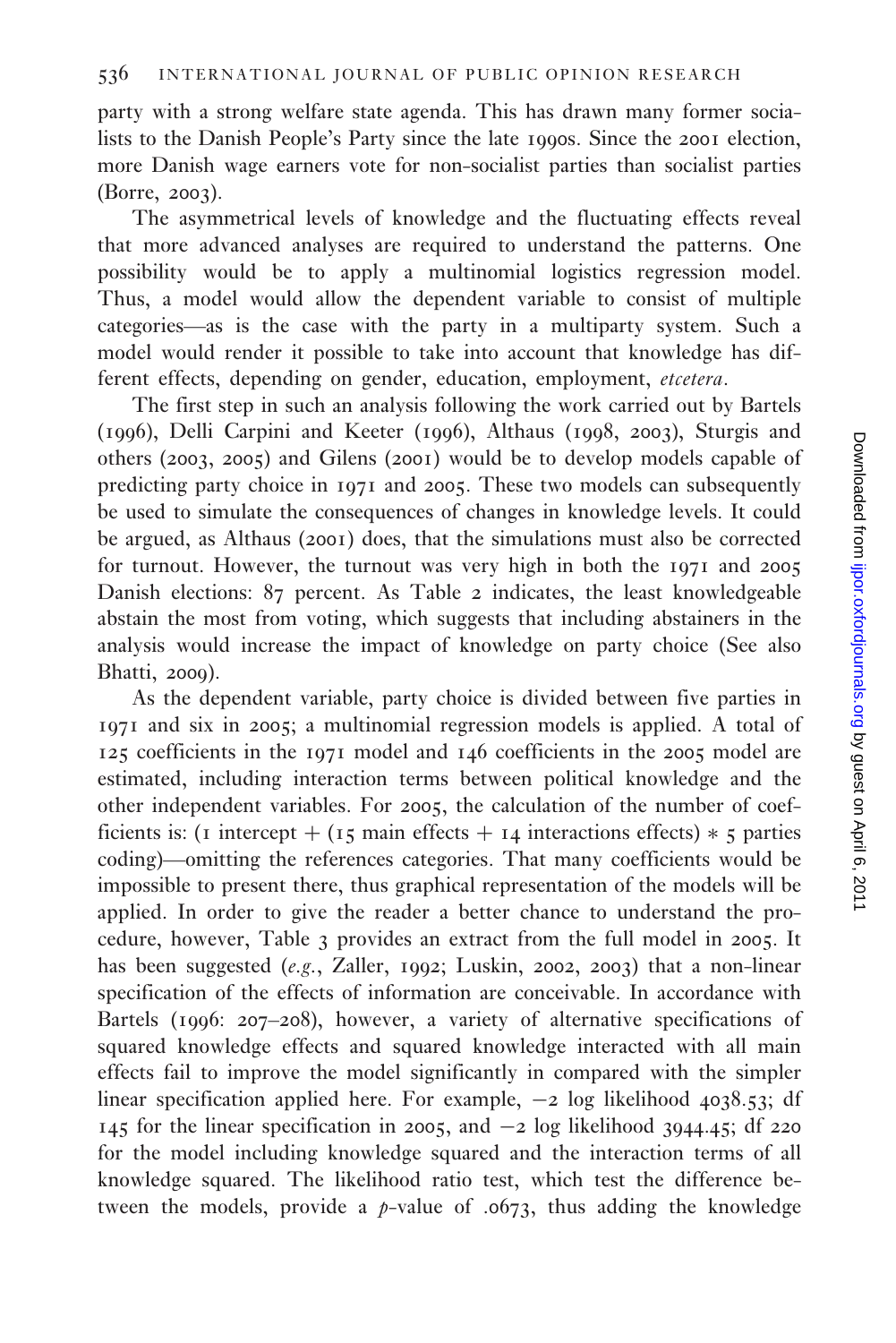|                                                   |                                              | Main effects Interactions effects<br>$(variable \times$<br>knowledge) |
|---------------------------------------------------|----------------------------------------------|-----------------------------------------------------------------------|
| Political knowledge $(0-I)$                       | $-8.90~(2.64)$ ***                           |                                                                       |
| Education (ref. higher education)                 |                                              |                                                                       |
| Lower education                                   | $0.76$ (1.19)                                | $0.88$ (1.87)                                                         |
| Skilled labor                                     | 0.77(1.16)                                   | 1.09(1.77)                                                            |
| Lower secondary school                            | $I.5I (I.29) -I.64 (2.04)$                   |                                                                       |
| Upper secondary school                            | 0.91 $(1.29)$ -0.17 $(1.94)$                 |                                                                       |
| Church attendance (ref. no)                       | $-0.21(0.40)$                                | 0.21(0.69)                                                            |
| Member of labor union (ref. no)                   | $-0.36$ (0.46) $-0.47$ (0.79)                |                                                                       |
| Live in a rental home (ref. no)                   | $-0.28$ (0.45)                               | $-0.37(0.82)$                                                         |
| Employment groups (ref. outside the labor marked) |                                              |                                                                       |
| Self-employed                                     | $-0.81$ (1.30)                               | 2.54(2.20)                                                            |
| Lower white-collar worker                         | $0.52(0.77)$ -0.18 (1.48)                    |                                                                       |
| Higher white-collar worker                        | $1.83$ $(1.10)^*$ $-1.28$ $(1.83)$           |                                                                       |
| Skilled worker                                    | $0.70(0.02)$ $0.13(1.72)$                    |                                                                       |
| Unskilled worker                                  |                                              | $1.13(0.80) -1.36(1.53)$                                              |
| Age (continuous)                                  | $-0.03$ $(0.01)$ <sup>**</sup> 0.02 $(0.02)$ |                                                                       |
| Left-right self-placement $(0-I0)$                | $0.30(0.11)$ ***                             | $1.43$ $(0.23)$ ***                                                   |
| Nagelkerke/Mcfadden                               | 0.65/0.32                                    |                                                                       |
| $\boldsymbol{n}$                                  | 1,942                                        |                                                                       |

TABLE 3 The comparison between Danish People's Party and Social Democrats (2005) extract from multinomial regression—the full model include five comparisons; unstandardized beta (std error)

*Note:* The multinomial model for  $1971$  are specified as followed: the independent variables are "education" (four categories), ''church attendance'' (yes/no), ''live in a rental home'' (yes/no), ''employment groups'' (seven categories), left-right position (continuous) based on an index of two items (property rights and free market, both have five categories), "level of political knowledge" (index 0-1), "gender", "age" (continuous) and ''age squared'' (continuous). In addition, interaction terms between ''political knowledge'' and each of the other independent variables were included in the model. The 1971 model has a Nagelkerke of 0.41 and McFadde of 0.17;  $n = 1,112$ .  $p<$ .1; \*\* $p<$ .05; \*\*\* $p<$ .01.

squared and all of the interaction terms of knowledge squared do not significantly improve the model.

Table 3 shows that political knowledge is a strong predictor for voting for The Danish People's Party as compared to Social Democrats. The models also produce a very decent pseudo R-squared, suggesting that Sekhon's (2004) worries about Bartels' (1996) original simulation with a poor fit are less of a worry here. The high pseudo  $R$ -squared suggests that if Sekhon's (2004) robust estimators approach was developed from the binary models to the multinomial logistical model, we should arrive at roughly the same results as presented here. Moreover, Sturgis (2003) shows how actual shifts in political knowledge level generate similar changes in the course of a deliberative poll as those predicted from the pre-deliberation survey data using Bartels'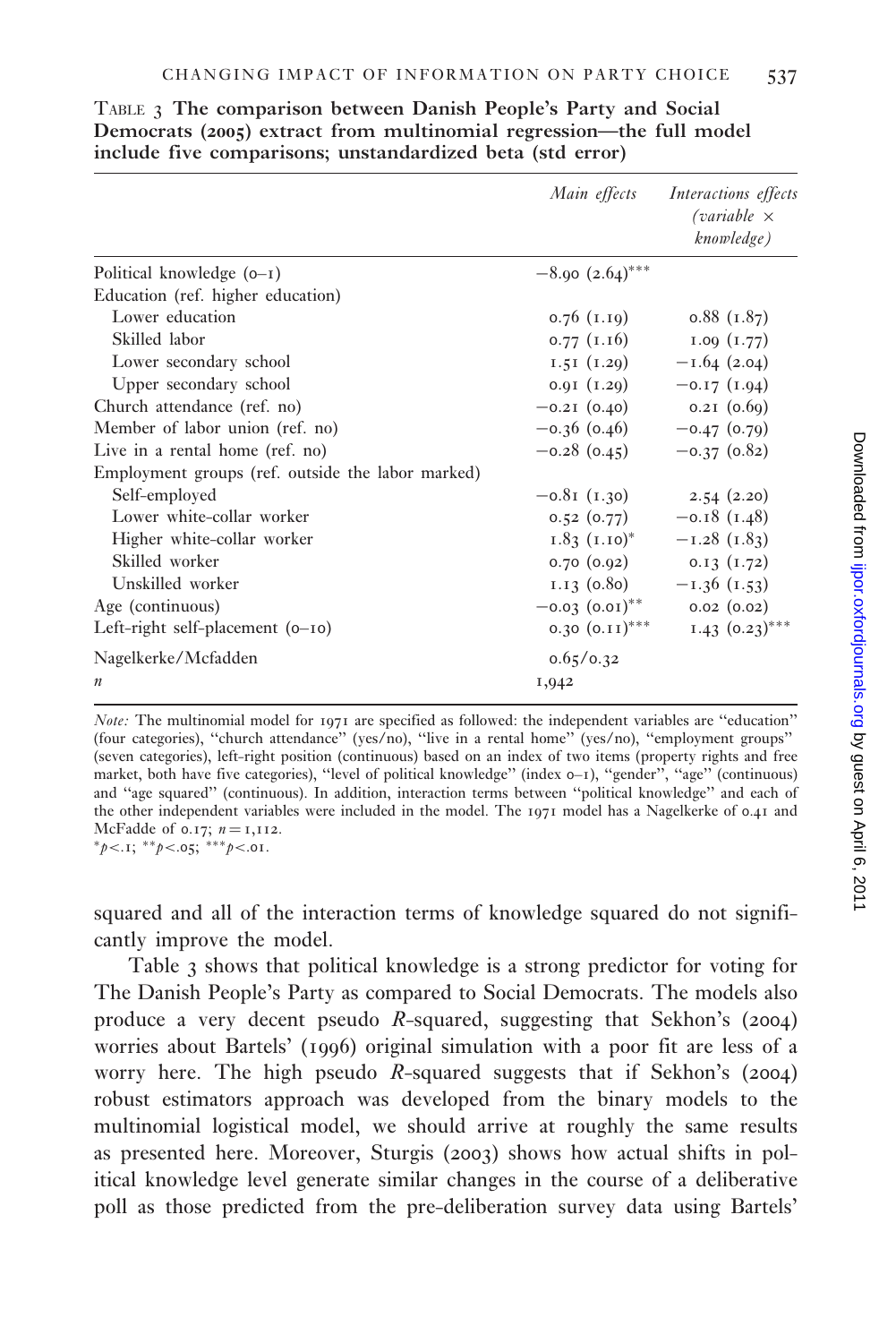simulation method. Thus, Sturgis (2003) also justifies the relevance of the approach applied here.

The next step is to conduct the simulations applying the two models when the information levels among the voters are changed. The simulation is not a description of voter behavior; rather, it is a prescription for voting behavior based on changes in knowledge among the ''statistical'' voters. The statistical voter is a voter with specific characteristics that can be found among voters for the respective parties  $(i.e., not an actual vote$  [respondent], but a combination of specific characteristics among voters).

Both simulations involve the application of a three-stage procedure for estimating knowledge changes. First, a multinomial logistical regression with party choice as the dependent variable and socio-demographics, political knowledge and predisposition as the independent variable is estimated. Furthermore, all of the interaction terms between knowledge and other independent variables are included (extract from this model is presented in Table 3). Secondly, the model is then weighted so that it prescribes (forecasts) the aggregated party choice perfectly. Finally, the coefficients from this model are used to simulate the party choice for each respondent, only changing their individual knowledge level but keeping everything else constant.

This counter factual analysis—in the manner of what would happen if the voters become 20 percent more or less knowledgeable—deviates from previous American and Swedish simulations by increasing the knowledge gradually and individually, for example, by adding 20 percent more knowledge to an individual's actual knowledge level instead of simply giving all voters the same high level of knowledge. This approach is more realistic, as it is in keeping with the studies indicating that the highly informed usually also become more informed during learning processes; not only the least knowledgeable. Studies carried out by Luskin, Fishkin and Jowell (2002) and Claassen and Highton (2006) show that the knowledge gap between the information-rich and information-poor widens in an intense information process, in a way that a general increase in education levels in a society or a nationwide information campaign would affect everyone—not only the least knowledgeable—as the most knowledgeable persons would also learn. The approach also allows the fully informed and least informed alike to increase their knowledge, thus dealing with the ceiling effect when measuring those who are already fully informed. Finally, it provides a more nuanced and more plausible sense of information effects as opposed to Bartels' (1996) approach, which moves the electorate from uninformed to fully informed.

In the applied approach, the knowledge inequalities between individuals remain the same during the simulation. In this sense, they provide a somewhat more cautious estimate of the effect of information compared to simply setting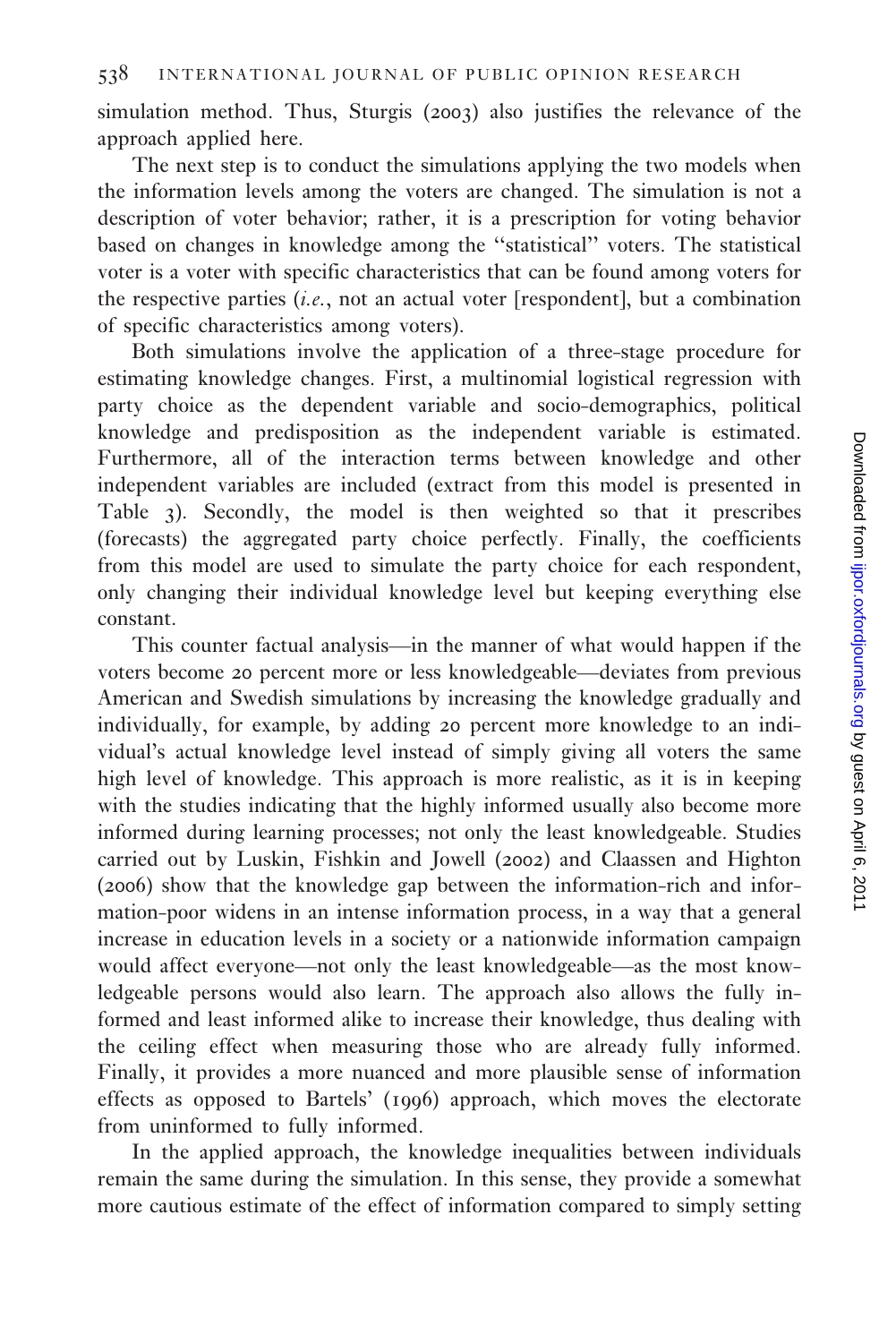FIGURE 2 Simulation of the impact of changing political knowledge on party choice, 1971



all voters to fully informed.<sup>2</sup> Figures 2 and 3 present the party support in  $1971$ and 2005, respectively. Knowledge then gradually changes with a  $-$ 100 percent to  $+$ 100 percent interval, *i.e.*, 20 different simulations, one for each 10 percent increase and decrease in knowledge for each the two elections.

 $2$  In 1971, the 100 percent individual increase in political knowledge would move the Social Democrats to 31.9 percent, Social Liberals to 8.9 percent, Liberals to 17.9 percent, Conservatives to 30.1 percent and the Socialist People's Party to 11.2 percent. A fully informed vote (level of political knowledge equals 1 for all voters) would move the Social Democrats to 29.6 percent, Social Liberals to 8.8 percent, Liberals to 16.3 percent, Conservatives to 34.3 percent and the Socialist People's Party to 11.0 percent.

The actual election result in 1971 (only considering the parties which gained election to parliament) was Social Democrats 40.1 percent, Social Liberals 15.4 percent, Liberals 16.8 percent, Conservatives 17.9 percent and Socialist People's Party 9.8 percent. In other words, the different methods move 4.2 percentage points more from the Social Democrats and the Liberals to the Conservatives when using the fully informed approached as compared to the 100 percent increase in political knowledge.

In 2005, the 100 percent increase in political knowledge would move the Social Democrats to 21.3 percent, Social Liberals to 12.7 percent, Liberals and Conservatives to 41.7 percent, Socialist People's Party to 7.0 percent, Danish People's Party to 9.4 percent and Red-Green Alliance to 7.8 percent. Setting all respondents to fully informed (political knowledge equals 1 for all voters) would move the Social Democrats to 23.5 percent, Social Liberals to 12.4 percent, Liberals and Conservative to 48.2 percent, Socialist People's Party to 6.6 percent, Danish People's Party to 2.2 percent and Red-Green Alliance to 7.2 percent.

The actual election results in 2005 (only considering the parties which gained election to parliament) was Social Democrats 26.6 percent, Social Liberals 9.5 percent, Liberals and Conservatives 40.5 percent, Socialist People's Party 6.2 percent, Danish People's Party 13.7 percent and Red-Green Alliance 3.5 percent. In other words, the fully informed vote compared to a 100 percent increase in political knowledge would move 6.5 percentage points more to the Liberals and Conservatives from the Danish People's Party.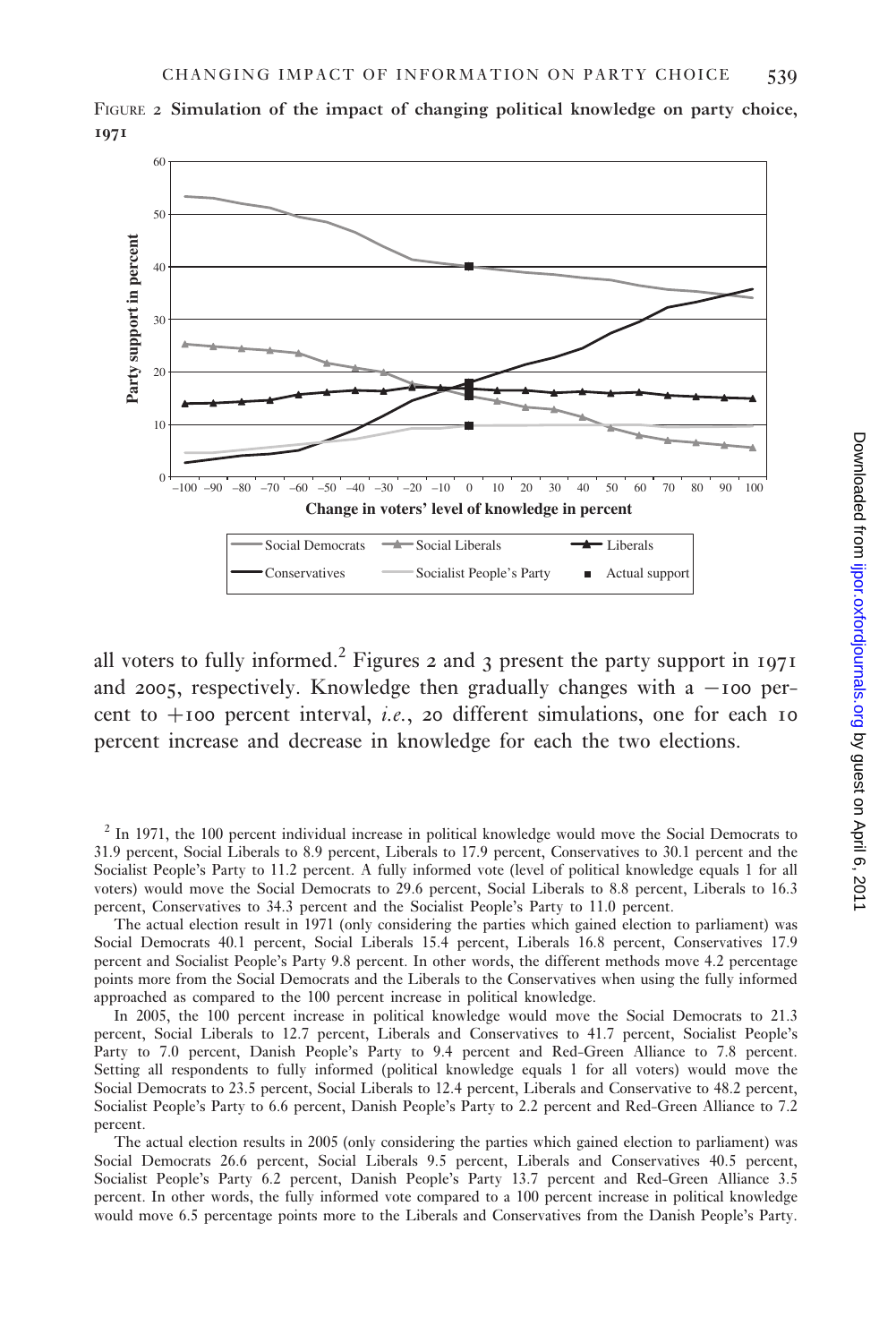FIGURE 3 Simulation of the impact of changing political knowledge on party choice, 2005



Figure 2 simulates the effect on party choice when political knowledge is decreased and increased in 1971. The first interesting observation is the strong positive effect of knowledge on support for the Conservatives: doubling the level of knowledge almost doubles the support enjoyed by the Conservatives. The Social Liberals and Social Democrats lose support, whereas the Socialist People's Party and Liberals are almost unaffected by increases in knowledge.

Figure 3 shows the effect of knowledge in 2005. The Danish Red-Green Alliance and Social Liberals would win support if knowledge is increased, whereas the Danish People's Party and Social Democrats would lose support. The Danish Red-Green Alliance would gain more than 4 percentage points and more than double their support in parliament as compared to the election result.

If the knowledge level declines, the Social Democrats gain support while the Social Liberals and left-wing parties lose support. That is, if the knowledge is 0 (100 percent decrease of knowledge) the Social Democrats would win almost eight percentage points, while the Social Liberals would lose more than nine percentage points. This corresponds to an almost 29 percent increase for the Social Democrats and an almost 62 percent decline for the Social Liberals. The Liberals and Conservatives remain relatively unaffected by a decrease in knowledge.

Considering the two elections together, the Social Democrats lose support and Conservatives win support in both periods.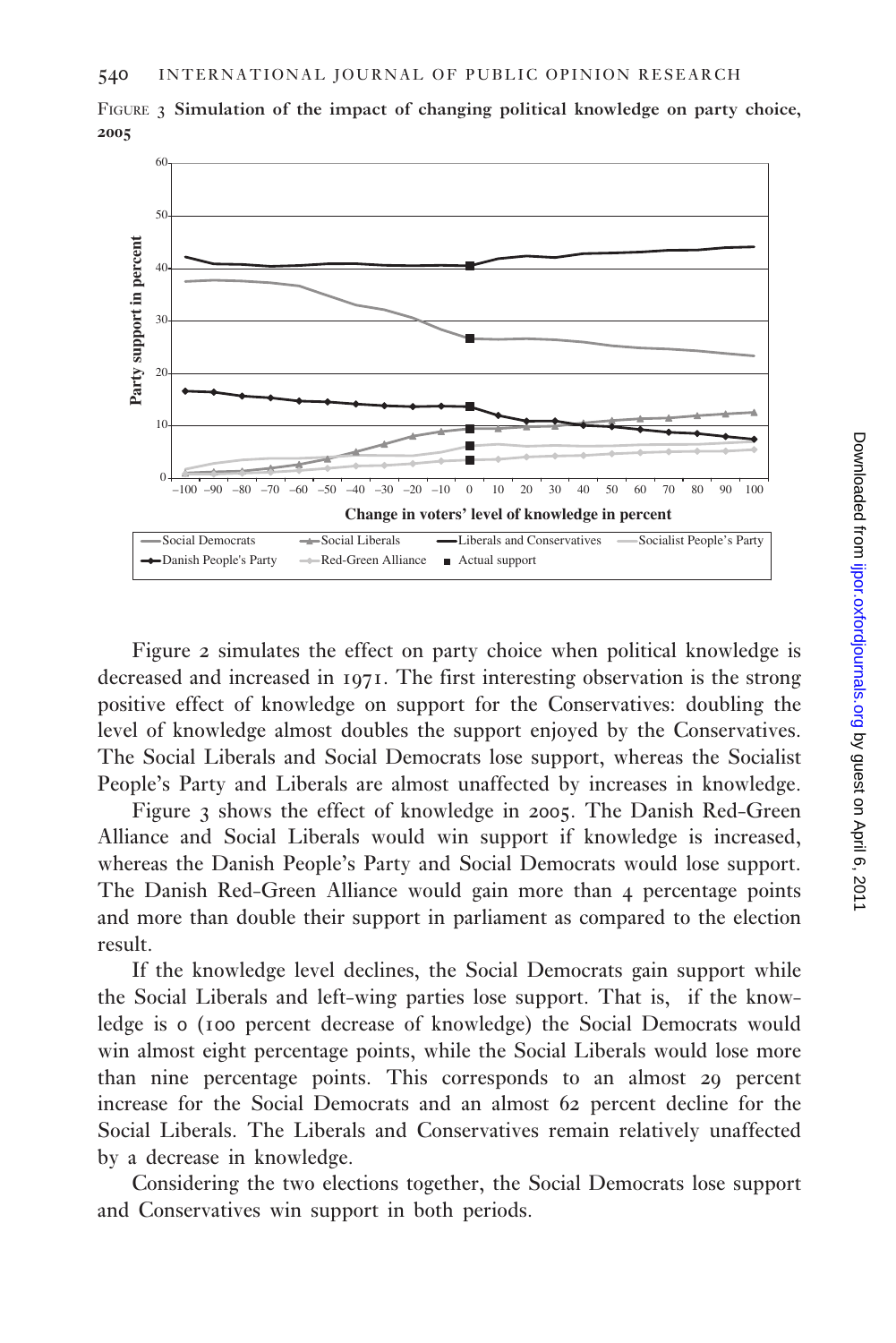In both elections, the effects of declining knowledge are the strongest. In 1971, the net volatility of the parties of a 100 percent decrease was 25, whereas it was  $15$  in the instance of an increase of 100 percent (*i.e.*, the numerical difference between the party's actual support and simulated support, divided by two). In 2005, the net volatility was 13 to 10 for the same interval. Comparing these changes with the actual volatility between elections in Denmark, these effects are considerable. The volatility was 9.5 in 1971, 7.7 in 2005. In other words, the effect of fully informed voters has a greater impact than the actual electoral change from election to election. Furthermore, the effect of knowledge was greater in 1971 than in 2005.

One interpretation of this changing pattern of the impact of political knowledge is that political knowledge appears to have changed its signifier as the intervening variable; in 1971, political knowledge helped connect class to party choice, whereas in 2005 political knowledge seems to be the variable helping voters disconnect themselves from the ''one class, one party'' tradition. It is much more demanding (in terms of information) to obtain an informed position in an era of issue voting compared to an era of class voting, which can help explain why the impact of party voting on knowledge increased from 1971 to 2005 (see Table 2). In addition to this explanation, Denmark and many other western democracies have witnessed new political cleavages which have cross-cut the traditional left-right dimension (Dalton, Flanagan & Beck, 1997). Party choice has shifted from the dominant traditional left-right cleavage in 1971 to a party choice influenced by many cleavages in 2005 (Borre & Goul Andersen, 1997). This also suggests that the importance of political knowledge has changed from the intervening variable between class and party choice to the intervening variable between issues and party choice.

Another interesting observation from the two figures is that the party choice of a fully informed electorate in 1971 and 2005 would have changed the power distribution substantially within the left and right groups of parliament, but the coalition government would have remained the same as the result of the actual elections. There is also somewhat of a methodological explanation as to why the distribution of power between the blocks is affected less than the distribution of power within the block. The logistical regressions include one predisposition or ideological variable (left-right self-placement), and this variable is not allowed to vary when the simulations are conducted where only the level of knowledge varies. Althaus (1998) and Oscarsson (2007) also use this approach. The assumption behind this approach is that a change in knowledge does not affect the fundamental value and predisposition; it merely increases the ability of the voters to choose a party corresponding to their predisposition. Excluding predisposition from the regressions would only have made the impact of knowledge even greater.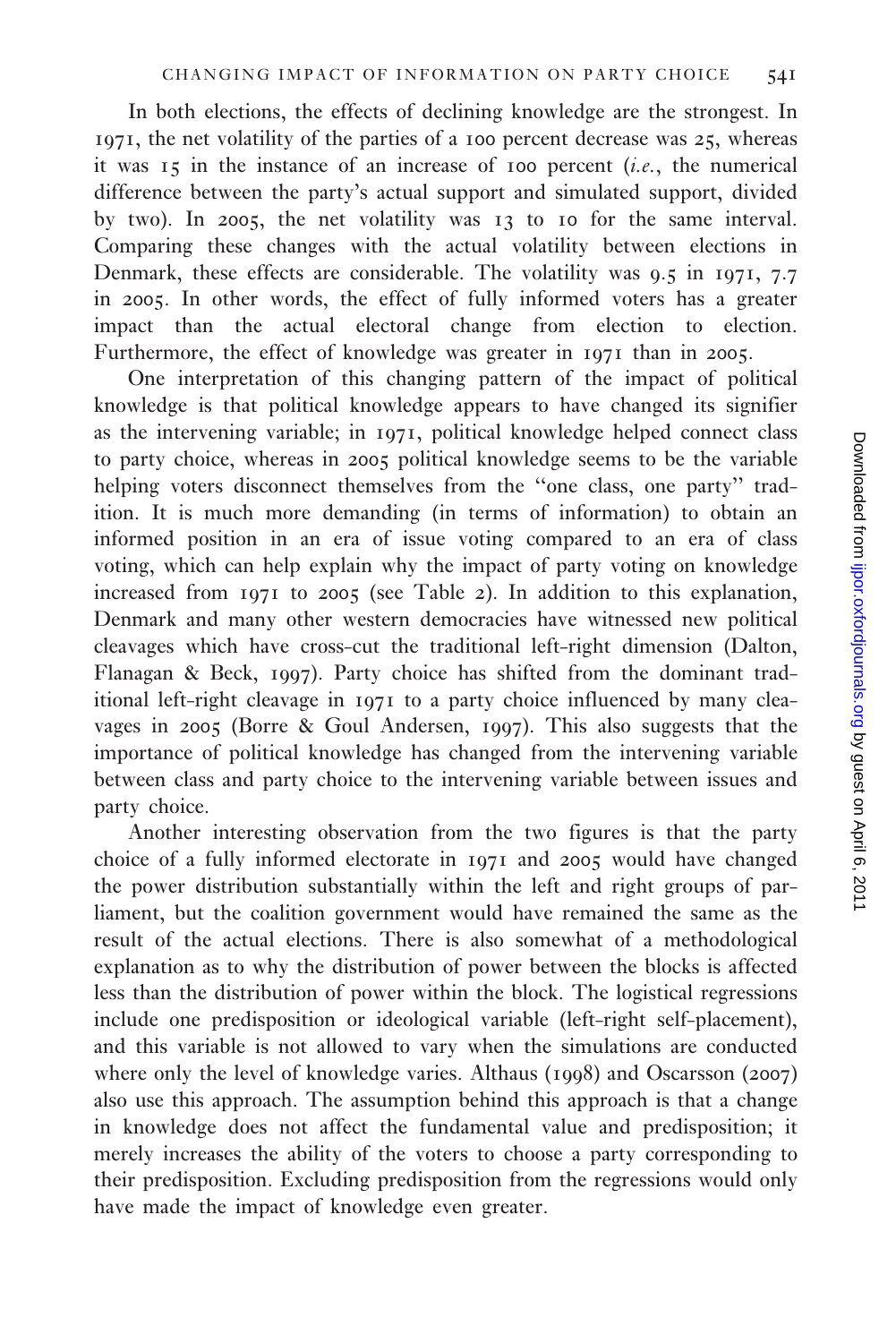The first conclusion in a more comparative perspective is that knowledge plays a strong role when analyzing the electoral support of the various parties. The effects found are greater than in the Swedish case (Oscarsson, 2007) as well as the American case (Bartels, 1996; Althaus, 2001). The number of parties is much larger in the Scandinavian multiparty parliamentary system than in the American two-party system. The existence of more parties allows the impact of political knowledge to push the voters to several other parties; not just one, as in the American case. In other words, the aggregated effect of knowledge will, ceteris paribus, be greater in a multiparty system than in a two-party system. The more crowded the political space, the more likely it becomes that minor changes in political knowledge affect the voter's party choice. Or turned on its head: the fewer the number of parties, the more likely it is (simply by chance) to cast the same vote as though one is fully informed, even if voters are not.

Another conclusion in a comparative perspective is the tendency for rightleaning $3$  parties to gain support as political knowledge increases, whereas leftleaning parties tend to fare better if knowledge decreases. These patterns are consistent over time in the Danish case, and the same patterns are found in the U.S., Sweden and Finland<sup>4</sup>. As this tendency is consistent over time and political system, it suggests that it cannot be explained by variations in different political cultures and systems, but rather other factors that are fixed or predictions across time and space. This opens up a new comparative research question aiming to identify what these factors consist of. Do they consist of political, social or economic factors? Or could it be a matter of how the rightleaning parties communicate their political agendas as compared to the leftleaning parties?

## **CONCLUSION**

A somewhat politically enlightened electorate is desirable in order for a democracy to be based on the true wishes of the people. While most political thinkers probably would agree as to the desirability of an enlightened electorate in order to have an enlightened democracy, political thinkers disagree regarding the degree of political knowledge necessary. This controversy can be summarized as a debate between elite and deliberative approaches to democracy. In the elite approach, the need for an informed public is argued to be less important, as the aggregation of opinions and heuristic shortcuts to political knowledge removes the need for a fully informed public. On other hand,

<sup>3</sup> Right-leaning parties are defined as the Conservative and Liberal parties in the Scandinavian context, and the Republican Party in the American context.

<sup>&</sup>lt;sup>4</sup> However, it must be recognized that Toka<sup>(2002</sup>) does not find this pattern in cross-national simulations, but the difference in the simulation approach make the comparison different than the simulations presented here.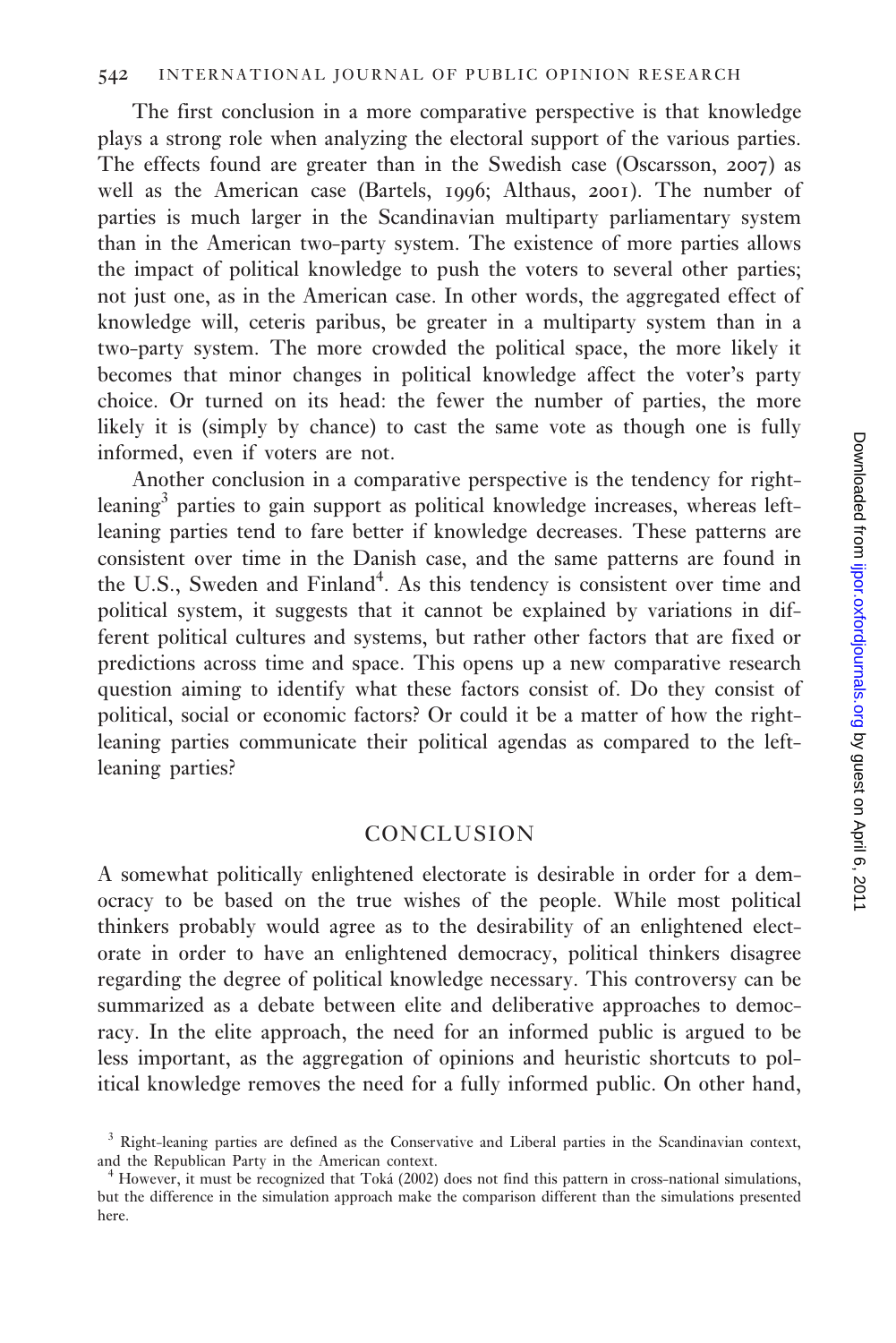the deliberative approach emphasized the need for an informed public as a necessity for the voters to make a qualified assessment of the various political parties and their politics: a choice that should closely link party choice, predisposition and the fundamental values of the individual.

The least knowledgeable persons are also those who abstain from voting the most in both of the Danish elections under investigation—1971 and 2005. Furthermore, the difference between the most and least knowledgeable increased from 1971 to 2005, suggesting a polarization of the electorate in terms of political knowledge.

In sum, two conclusions should be emphasized: first, the analysis and simulation of increased knowledge have clearly shown that political knowledge is asymmetrically distributed between various electoral groups in both the 1971 and 2005 elections. Women, youth, the elderly and persons with limited or no education have significantly less knowledge. This means that the voice of these groups would be expected to be unrepresented when expressed in general elections and opinion surveys, but also misleading compared to the voice of the groups if they were fully informed.

Secondly, simulations of gradual increases to knowledge levels show that the Conservatives win support in 1971, whereas the Social Liberals gain support in both elections and The Danish Red-Green Alliance win in 2005. On the other hand, the Social Democrats lose electoral support in both elections when knowledge increases. This changing pattern illustrates how the impact of information can vary over time. In both elections, however, a fully informed voice of the people would have caused a redistribution of power within the two blocks in the Danish parliament.

As a possible explanation to these effects, it has been suggested that political knowledge might have obtained a new position: from being an intervening variable between class and party choice to an intervening variable between political issues and party choice.

In a comparative perspective, political knowledge demonstrates a greater impact in a multi-party system simply due to the number of competing parties as compared to a two-party system. Another comparative tendency in relation to time and country is that right-leaning parties tend to increase their support if political knowledge increases, and this tendency is consistent over time and observed in the U.S., Sweden, Finland and Denmark.

Our understanding of the relationship between political knowledge and party choice remains far from complete. First of all, the approach applied here is a very static approach, as it does not consider how parties react in the event that the electorate becomes more knowledgeable. Undoubtedly, political parties would somehow react to a shift in the electorate in order to survive, thus creating a counter-reaction to the effect described here.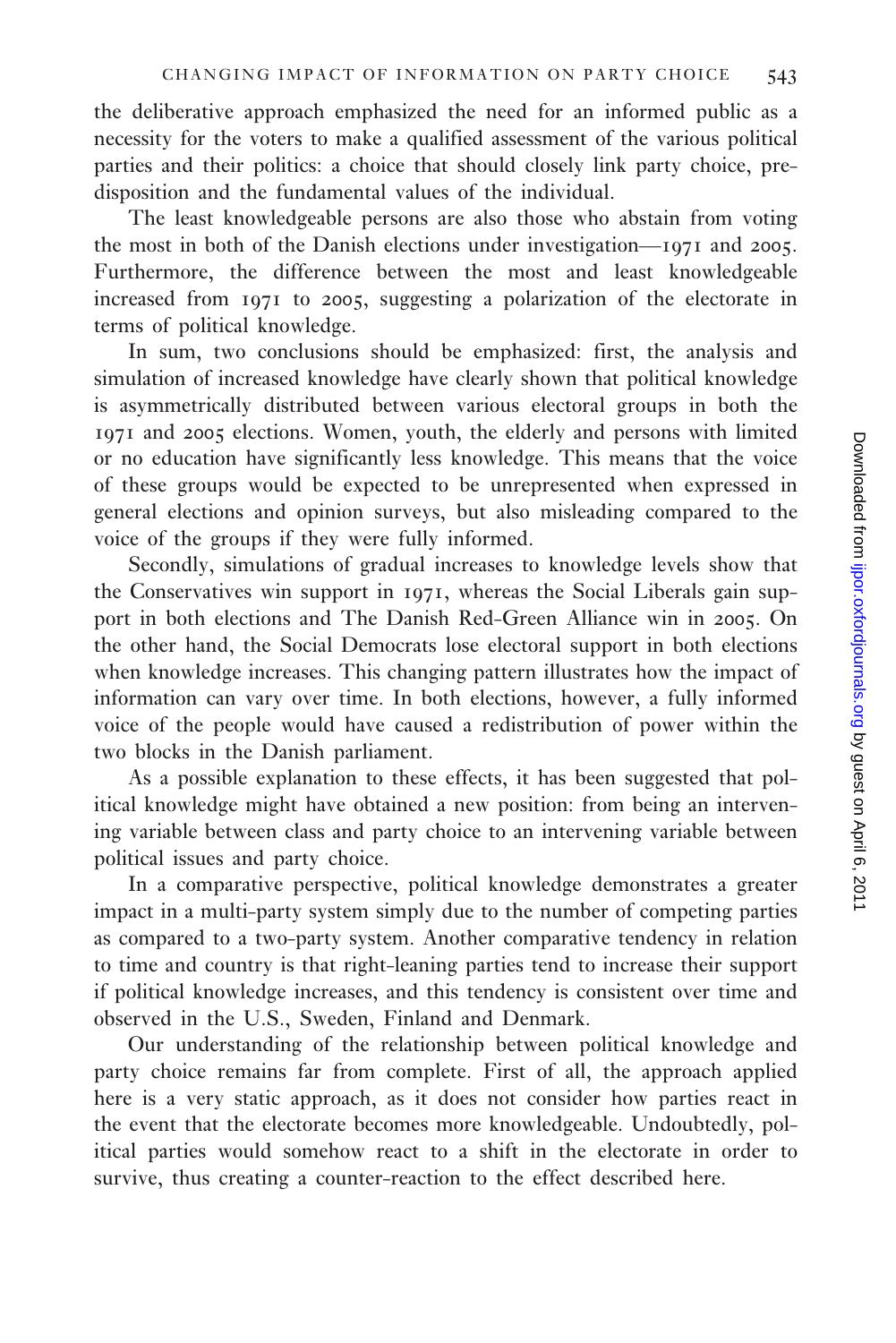Finally, even though gradually increasing the levels of political knowledge in the simulations improves the realism in the simulations, there is still a long way before these types of simulations can include the selective attention and perception of information as experienced by voters in the real world.

#### REFERENCES

- Althaus, S. (1996). Opinion polls, information effects, and political equality: Exploring ideological biases in collective opinion. Political Communication, 13, 3–21.
- Althaus, S. (1998). Information effects in collective preferences. American Political Science Review, 92, 545–558.
- Althaus, S. (2001). Who's voted in when the people tune out? Information effects in congressional elections. In R. Hart & D. Shaw (Eds.), Communication in U.S. elections: New agendas (pp. 33–54). Lanham, MD: Rowman and Littlefield Publishers.
- Althaus, S. (2003). Collective preferences in Democratic politics: Opinion surveys and the Will of the people. Cambridge: Cambridge University Press.
- Althaus, S. (2006). False starts, dead ends, and new opportunities in public opinion reseach. Critical Review, 18, 75–104.
- Bartels, L. M. (1996). Uninformed votes: Information effects in presidential elections. American Journal of Political Science, 40, 194–230.
- Bhatti, Y. (2009). Simulation of increased knowledge in  $EP$  election What would happen if we were better informed? Paper presented at ECPR Joint Sessions, Workshop 16: Political information, public knowledge and perceptions of reality. Lisbon, Portugal.
- Borre, O. (2003). Dansk Vælgeradfærd [Danish Electoral Behavior] 1960-2001. Politica, 35, 433–446.
- Borre, O., & Goul Andersen, J. (1997). Voting and political attitudes in Denmark. Aarhus: Aarhus University Press.
- Claassen, R. L., & Highton, B. (2006). Does policy debate reduce information effects in public opinion? Analyzing the evolution of public opinion on health care. *Journal* of Politics, 68, 410–420.
- Converse, P. E. (1964). The nature of belief systems in mass publics. In D. E. Apter (Ed.), Ideology and discontent. D. E. New York: The Free Press.
- Craig, S. C., Kane, J. G., & Gainous, J. (2005). Issue-related learning in a gubernatorial campaign: A panel study. Political Communication, 22, 483-503.
- Dalton, R. J., Flanagan, S., & Beck, P. M. (1997). Electoral change in advanced industrial societies: Realignment or dealignment? Princeton, NJ: Princeton University Press.
- Delli Carpini, M. X., & Keeter, S. (1993). Measuring political knowledge putting first things first. American Journal of Political Science, 37, 1179–1206.
- Delli Carpini, M. X., & Keeter, S. (1996). What Americans know about politics and why it matters. New Haven: Yale University Press.
- Downs, A. (1957). An economic theory of democracy. New York: Harper and Row.
- Elklit, J. (1986). Det klassiske danske partisystem bliver til [The Classic Danish Party System Emerges]. In J. Elklit & O. Tonsgaard (Eds.), Valg og Vælgeradfærd *[Election and Electoral Behavior]* (pp.  $2I-38$ ). Arhus: Politica.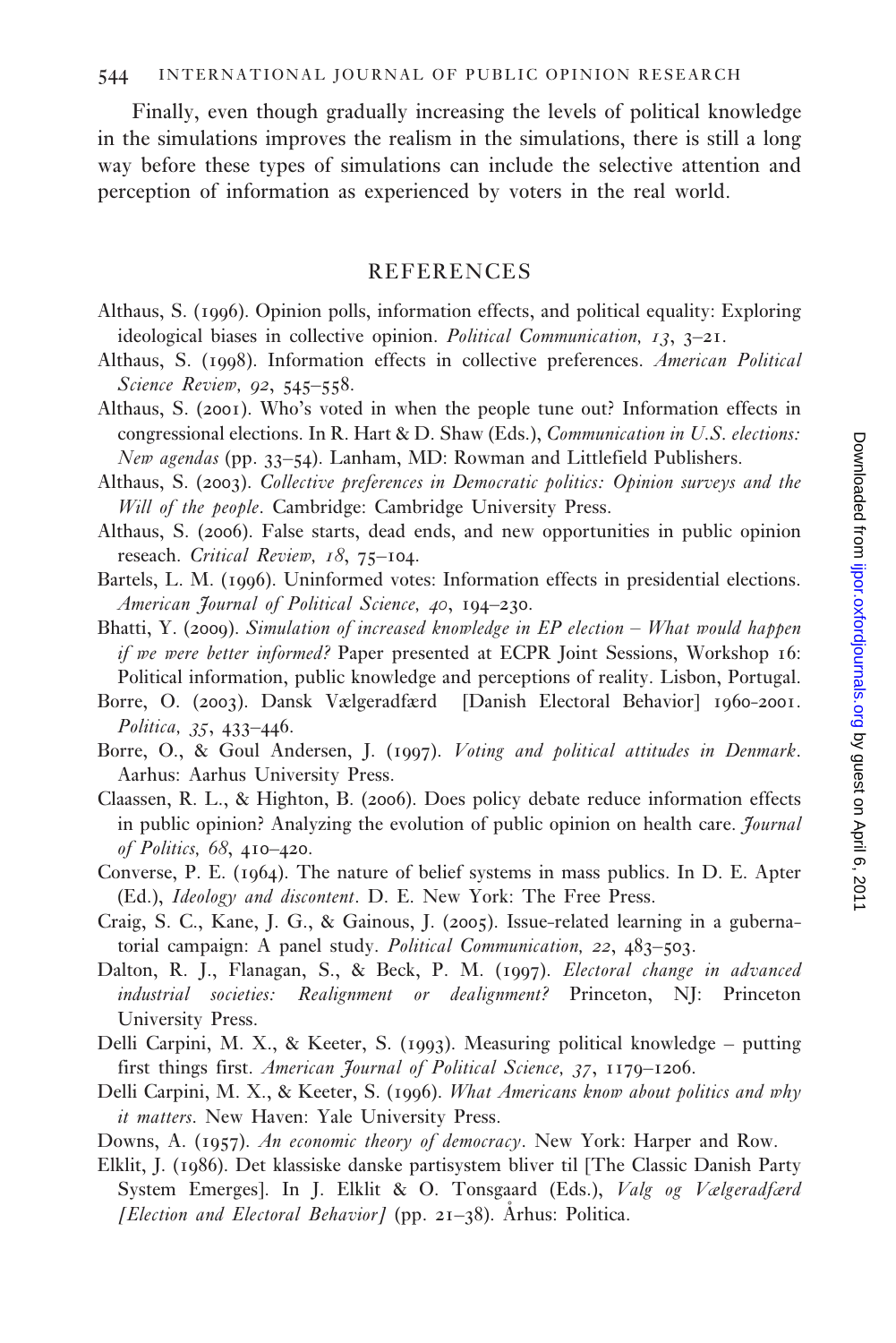- Gilens, M. (2001). Political ignorance and collective policy preferences. American Political Science Review, 95, 379–396.
- Hansen, K. M. (2004). *Deliberative democracy and opinion formation*. Odense: University Press of Southern Denmark.
- Hansen, K. M. (2009). Measuring political knowledge and the treatment of don't know answers. Paper presented at ECPR Joint Sessions, Workshop 16: Political information, public knowledge and perceptions of reality. Lisbon, Portugal.
- Hansen, K. M., Slothuus, R., & De Vreese, C. H. (2007). Man har et parti. indtil man finder et nyt: Portræt af vælgeren, som skiftede parti [You Have A Party Until You Find A New: A Portrait of The Voters, Who Changed Party]. In J. Goul Andersen, J. Andersen, O. Borre, K. M. Hansen & H. J. Nielsen (Eds.), Folketingsvalget 2005 i perspektiv [The Parliament Election 2005 in Perspective] (pp.  $67-87$ ). Arhus: Academica.
- Inglehart, R. (1990). Culture shift in advanced industrial society. Princeton, NJ: Princeton University Press.
- Iyengar, S. (1990). Shortcuts to political knowledge: The role of selective attention and accessibility. In J. A. Ferejohn & J. H. Kuklinski (Eds.), Information and democratic processes (pp. 160-185). Chicago: University of Illinois Press.
- Lau, R. R., & Redlawsk, D. P. (1997). Voting correctly. American Political Science  $Review, q1, 585-598.$
- Lipset, S. M., & Rokkan, S. (1967). Cleavage structures, party systems, and voter alignments: An introduction. In S. M. Lipset & S. Rokkan (Eds.), *Party systems and* voter alignments, (pp. 1–64). New York: The Free Press.
- Lodge, M., Mcgraw, K. M., & Stroh, P. (1989). An impression-driven model of candidate evaluation. American Political Science Review, 83, 399–419.
- Lodge, M., Steenbergen, M. R., & Brau, S. (1995). The responsive voter Campaign information and the dynamics of candidate evaluation. American Political Science Review, 89, 309–326.
- Luskin, R. C. (1987). Measuring political sophistication. American Journal of Political Science, 31, 856–899.
- Luskin, R. C. (1990). Explaining political sophistication. Political Behavior, 12, 331–361.
- Luskin, R. C. (2002). From denial to extenuation (and finally beyond): Political sophistication and citizen performance. In J. H. Kuklinski (Ed.), Thinking about political psychology, (pp. 281-301). New York: Cambridge University Press.
- Luskin, R. C. (2003). The heavenly public: What would a fully informed citizenry be like? In M. B. MacKuen & G. Rabinowitz (Eds.), Electoral democracy, (pp. 238-261). Ann Arbor, MI: University of Michigan Press.
- Luskin, R. C., Fishkin, J. S., & Jowell, R. (2002). Considered opinions: Deliberative polling in Britain. British Journal of Political Science, 32, 455–487.
- McAllister, I. (1998). Civic education and political knowledge in Australia. Australian Journal of Political Science, 33, 7–23.
- Mill, J. S. (1861). Consideration on representative government. In J. Gray (Ed.), John Stuart Mill: On liberty and other essays. Oxford: Oxford University Press.
- Milner, H. (2002). Civic literacy. How informed citizens make democracy work. Hanover: University Press of New England.